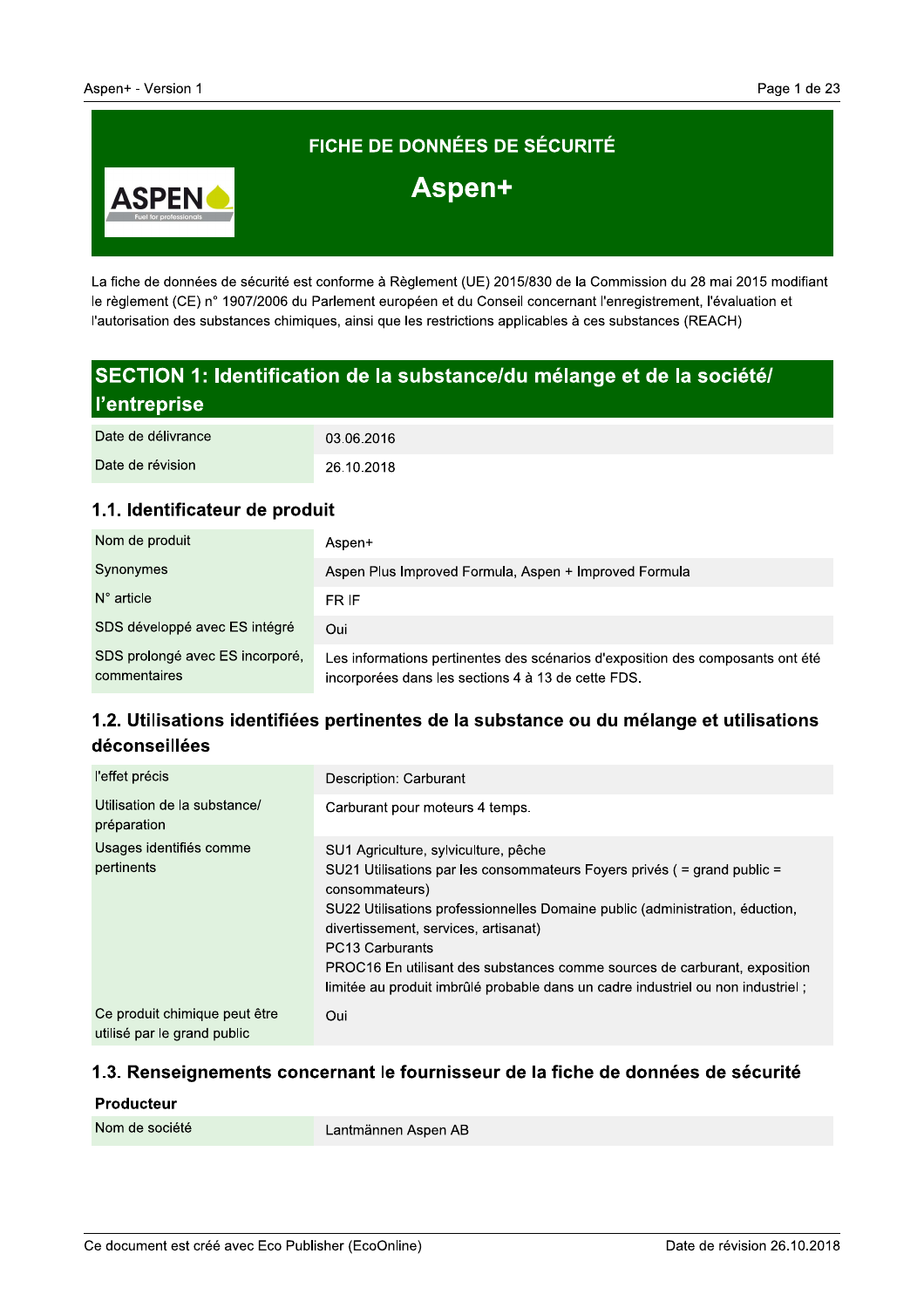| Aspen+ - Version 1  |                            | Page 2 de 2 |
|---------------------|----------------------------|-------------|
| Adresse postale     | Iberovägen 2               |             |
| Code postal         | SE-438 54                  |             |
| Ville               | Hindås                     |             |
| Pays                | Sweden                     |             |
| Numéro de téléphone | +46 (0)301-23 00 00        |             |
| E-mail              | aspensds@lantmannen.com    |             |
| Site Internet       | http://www.aspenfuels.com/ |             |

# 1.4. numero d´appel d´urgence

| Téléphone en cas d'urgence | Numéro de téléphone: 112<br>Description: SOS                                                              |
|----------------------------|-----------------------------------------------------------------------------------------------------------|
|                            | Numéro de téléphone: 33 (0) 145 42 59 59<br>Description: Centre Antipoison et de toxicovigilance de Paris |

# SECTION 2: Identification des dangers

# 2.1. Classification de la substance ou du melange

| Classification selon la                          | Flam. Lig. 1; H224;        |  |
|--------------------------------------------------|----------------------------|--|
| Règlementation (CE) n° 1272/<br>2008 [CLP / GHS] | Asp. tox. 1; H304;         |  |
|                                                  | Skin Irrit. 2: H315:       |  |
|                                                  | STOT SE 3; H336;           |  |
|                                                  | Aquatic Chronic 4; H413;   |  |
| <b>Classification CLP, Commentaires</b>          | Contient <0,1% de benzène. |  |
| 2.2. Éléments d'étiquetage                       |                            |  |
| Pictogrammes de danger (CLP)                     |                            |  |
|                                                  |                            |  |

# 2.2. Elements d'etiquetage

| Pictogrammes de danger (CLP)                        |                                                                                                                                                                                                                                                                                                                                                                                                                                   |  |
|-----------------------------------------------------|-----------------------------------------------------------------------------------------------------------------------------------------------------------------------------------------------------------------------------------------------------------------------------------------------------------------------------------------------------------------------------------------------------------------------------------|--|
|                                                     |                                                                                                                                                                                                                                                                                                                                                                                                                                   |  |
| Mentions d'avertissement                            | Danger                                                                                                                                                                                                                                                                                                                                                                                                                            |  |
| Mentions de danger                                  | H224 Liquide et vapeurs extrêmement inflammables. H304 Peut être mortel en<br>cas d'ingestion et de pénétration dans les voies respiratoires. H315 Provoque<br>une irritation cutanée. H336 Peut provoquer somnolence ou vertiges. H413 Peut<br>être nocif à long terme pour les organismes aquatiques.                                                                                                                           |  |
| Conseils de prudence                                | P102 Tenir hors de portée des enfants.<br>P210 Tenir à l'écart de la chaleur, des surfaces chaudes, des étincelles, des<br>flammes nues et de toute autre source d'inflammation. Ne pas fumer.<br>P260 Ne pas respirer les poussières / fumées / gaz / brouillards / vapeurs /<br>aérosols.<br>P262 Éviter tout contact avec les yeux, la peau ou les vêtements.<br>P301+P310 EN CAS D'INGESTION: appeler immédiatement un CENTRE |  |
| Ce document est créé avec Eco Publisher (EcoOnline) | Date de révision 26.10.2018                                                                                                                                                                                                                                                                                                                                                                                                       |  |
|                                                     |                                                                                                                                                                                                                                                                                                                                                                                                                                   |  |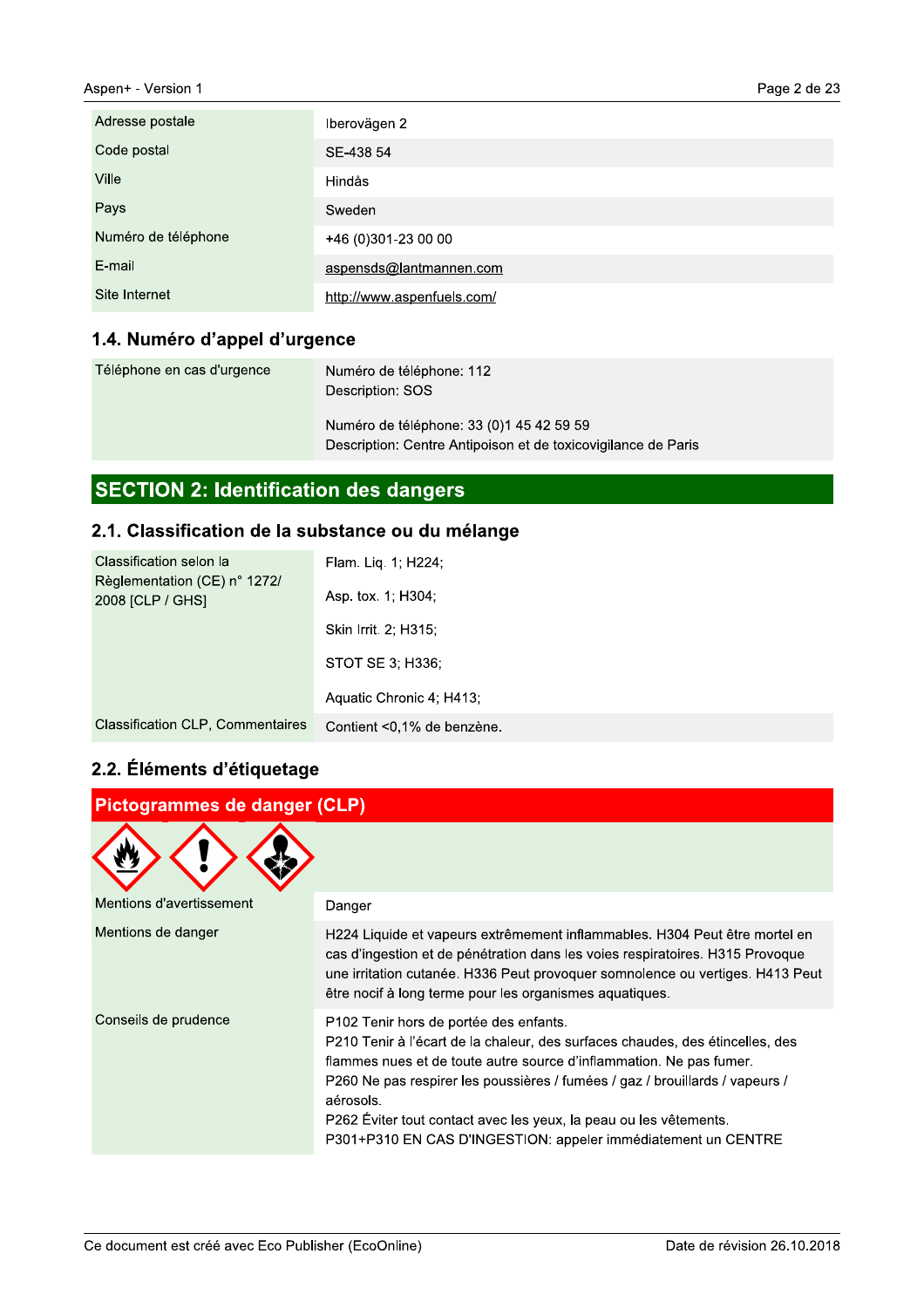|                                            | ANTIPOISON ou un médecin.<br>P331 NE PAS faire vomir.<br>P501 Éliminer le contenu / récipient dans Site d'élimination des déchets<br>approuvé dans un conteneur ouvert. |
|--------------------------------------------|-------------------------------------------------------------------------------------------------------------------------------------------------------------------------|
| Avertissements tactiles                    | Oui                                                                                                                                                                     |
| Fermetures de sécurité pour les<br>enfants | Oui                                                                                                                                                                     |

### 2.3. Autres dangers

| Impact sur la santé | Peut causer des nausées, des maux de tête, des étourdissements et des<br>empoisonnements. Narcose en fortes concentrations.<br>À des concentrations élevées, les vapeurs peuvent irriter la gorge et l'appareil<br>respiratoire et causer de la toux.<br>Un contact prolongé avec la peau peut entraîner des rougeurs, de l'irritation et de<br>la peau sèche. |
|---------------------|----------------------------------------------------------------------------------------------------------------------------------------------------------------------------------------------------------------------------------------------------------------------------------------------------------------------------------------------------------------|
| Autres dangers      | Les vapeurs sont plus lourdes que l'air et se répandent donc au niveau du sol et<br>au fond des récipients. Les vapeurs peuvent être enflammées par une étincelle,<br>une surface chaude ou une escarbille.                                                                                                                                                    |

# **SECTION 3: Composition/informations sur les composants**

### 3.2. Mélanges

| Nom du composant    | Identification                                                                                                                                           | <b>Classification</b>                                                                                        | Contenu    |
|---------------------|----------------------------------------------------------------------------------------------------------------------------------------------------------|--------------------------------------------------------------------------------------------------------------|------------|
| Alkylat (FR)        | N° CAS: 68527-27-5,<br>664741-64-6<br>N° CE: 271-267-0,<br>265-066-7<br>N° d'enregistrement<br>REACH:<br>01-2119471477-29-xxxx,<br>01-2119485026-38-xxxx | Flam. Liq. 1; H224<br>Asp. tox. 1; H304<br>Skin Irrit. 2; H315<br>STOT SE 3; H336<br>Aquatic Chronic 2; H411 | 55 - 80 %  |
| <b>ETBE</b>         | N° CAS: 637-92-3<br>N° CE: 211-309-7<br>N° d'enregistrement<br>REACH:<br>01-2119452785-29-0000                                                           | Flam. Lig. 2; H225<br>STOT SE 3; H336                                                                        | $< 20 \%$  |
| Isomerat            | N° CAS: 64741-70-4<br>N° d'enregistrement<br>REACH:<br>01-2119480399-24                                                                                  | Flam. Liq. 1; H224<br>Asp. tox. 1; H304<br>Aquatic Chronic 2; H411<br>Skin Irrit. 2; H315<br>STOT SE 3; H336 | $< 16 \%$  |
| MTBE (FR)           | N° CAS: 1634-04-4<br>N° CE: 216-653-1<br>N° d'enregistrement<br>REACH:<br>01-2119452786-27-xxxx                                                          | Flam. Lig. 2; H225<br>Skin Irrit. 2; H315                                                                    | $1 - 5 \%$ |
| Remarque, composant | Benzène < $0,1\%$ n-hexane < $3\%$ .<br>sur le mélange.                                                                                                  | La classification environnementale des ingrédients n'est pas étayée par des tests                            |            |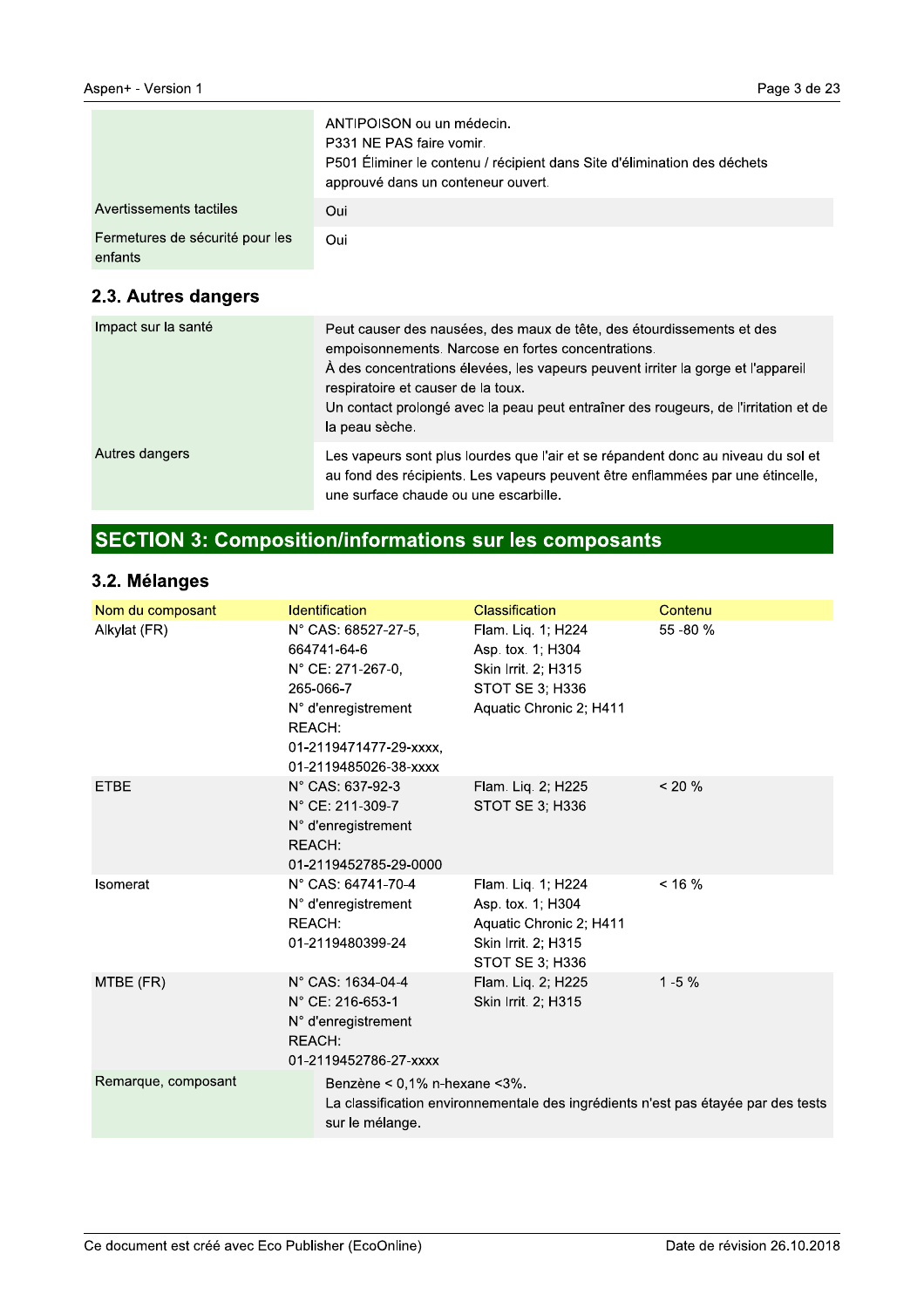### **SECTION 4: Premiers secours**

#### 4.1. Description des premiers secours

| Généralités           | Lors d'incendie/explosion : quitter immédiatement la zone dangereuse et tenir à<br>distance toutes les personnes non autorisées. Evacuer immédiatement de la<br>zone dangereuse les personnes blessées. Ne pas oublier que les personnes<br>apparemment non blessées pourraient avoir subi un choc. S'il y a difficulté à<br>respirer, transporter la victime à l'extérieur et la maintenir au repos dans une<br>position où elle peut confortablement respirer. |
|-----------------------|------------------------------------------------------------------------------------------------------------------------------------------------------------------------------------------------------------------------------------------------------------------------------------------------------------------------------------------------------------------------------------------------------------------------------------------------------------------|
| Inhalation            | Repos et air frais. Consulter un médecin si les troubles persistent.                                                                                                                                                                                                                                                                                                                                                                                             |
| Contact avec la peau  | Enlever immédiatement les vêtements souillés et laver la peau avec de l'eau et<br>du savon.                                                                                                                                                                                                                                                                                                                                                                      |
| Contact avec les yeux | Rincer immédiatement avec de l'eau pendant plusieurs minutes. Prendre soin<br>d'enlever les lentilles de contact des yeux avant de rincer.                                                                                                                                                                                                                                                                                                                       |
| Ingestion             | Ne pas faire vomir. Si le vomissement survient, garder la tête basse pour éviter<br>une pénétration du contenu de l'estomac dans les poumons. La pénétration des<br>gouttelettes du produit dans les poumons par inhalation, par ingestion ou par<br>vomissement peut causer une pneumonie chimique.<br>Appeler un CENTRE ANTIPOISON ou un médecin. Les médecins devraient<br>prendre une décision concernant un éventuel lavage gastrique.                      |

#### 4.2. Principaux symptômes et effets, aigus et différés

| Symptômes et effets aigus    | Agit comme un agent de délipidation de la peau. Peut causer un craguement de<br>la peau et de l'eczéma.<br>Risque d'une pneumonie chimique après aspiration. Les vapeurs peuvent irriter<br>l'appareil respiratoire ou les poumons. |
|------------------------------|-------------------------------------------------------------------------------------------------------------------------------------------------------------------------------------------------------------------------------------|
| Symptômes et effets différés | Attention! Ce produit est nocif pour la santé. Il est possible que le produit soit<br>dangereux et qu'il soit fatal.                                                                                                                |

# 4.3. Indication des éventuels soins médicaux immédiats et traitements particuliers nécessaires

| Traitement médical                | Traiter de manière symptomatique.                                                                                                                                                          |
|-----------------------------------|--------------------------------------------------------------------------------------------------------------------------------------------------------------------------------------------|
| Suivi médical des effets différés | Dépression du système nerveux central comprenant des effets narcotiques de<br>type somnolence, narcose, perte de vivacité, altération des réflexes, manque de<br>coordination et vertiges. |
| Autres informations               | NE PAS FAIRE VOMIR ! L'intrusion dans les poumons après ingestion ou<br>vomissement peut provoquer une pneumonie chimique.                                                                 |

# SECTION 5: Mesures de lutte contre l'incendie

#### 5.1. Moyens d'extinction

| Moyen d'extinction approprié   | En cas d'incendie, utiliser la mousse, le dioxyde de carbone, la poudre ou l'eau<br>pulvérisée. |
|--------------------------------|-------------------------------------------------------------------------------------------------|
| Moyen d'extinction inapproprié | En cas d'incendie ne pas appliquer un jet d'eau étant donné qu'il élargira le feu.              |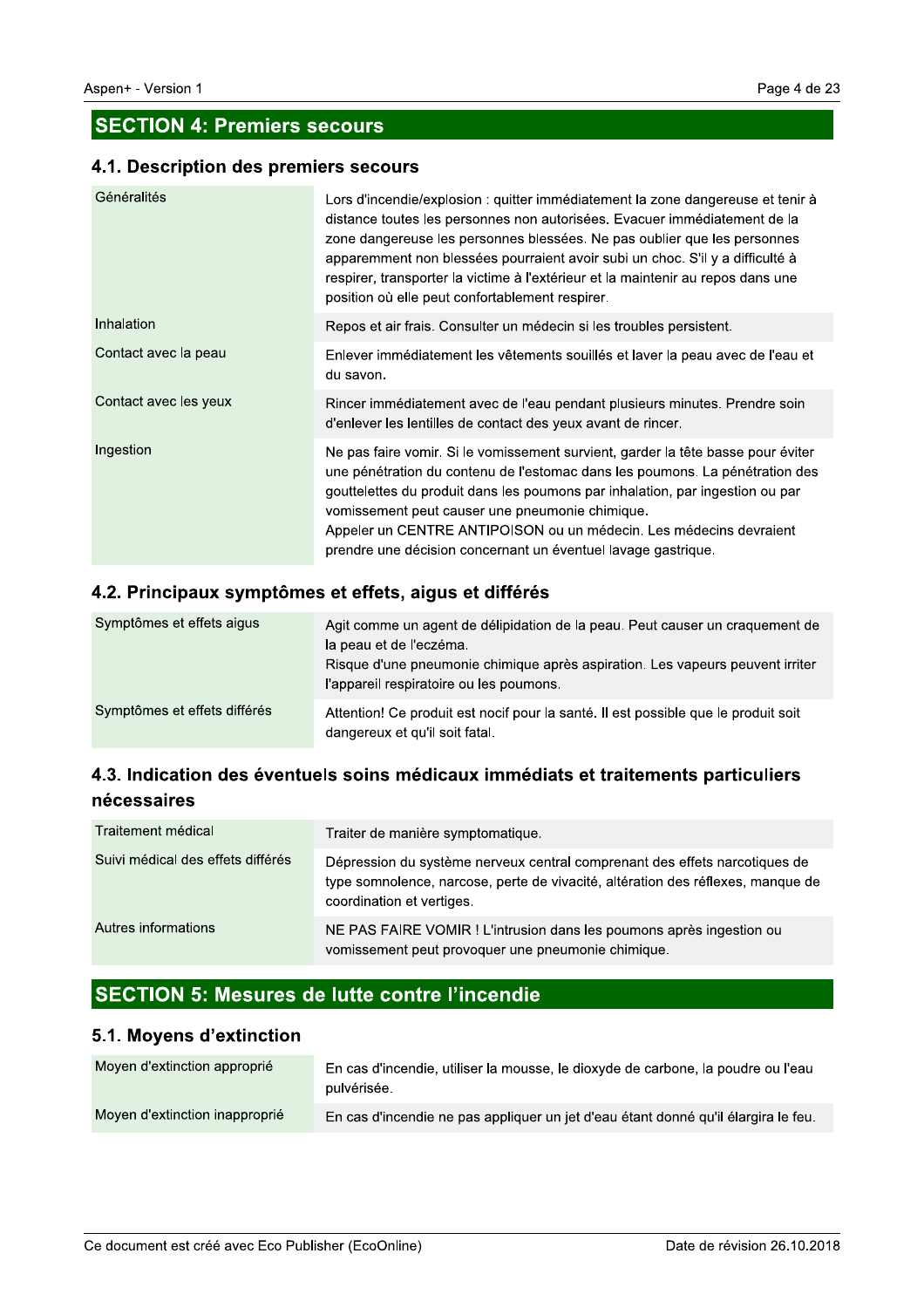# 5.2. Dangers particuliers resultant de la substance ou du melange

| Risques d'incendie et d'explosion | Liquide et vapeurs très inflammables. Eliminer toutes les sources d'ignition si<br>cela est faisable sans danger. Grand risque d'explosion si les vapeurs sont<br>exposées aux flammes. |
|-----------------------------------|-----------------------------------------------------------------------------------------------------------------------------------------------------------------------------------------|
|                                   |                                                                                                                                                                                         |

# 5.3. Consells aux pompiers

| Équipement de protection<br>individuelle (EPI)                 | Lorsque la ventilation du local est insuffisante, porter un équipement de<br>protection respiratoire. Utiliser l'équipement de protection individuel requis.                                                                                       |  |
|----------------------------------------------------------------|----------------------------------------------------------------------------------------------------------------------------------------------------------------------------------------------------------------------------------------------------|--|
| Procédures de lutte contre<br>l'incendie                       | Les récipients proches à l'incendie doivent être éloignés immédiatement ou<br>refroidis avec de l'eau. Éviter un jet d'eau direct, qui dispersera et éteindra le feu.<br>Faire attention au risque de re-départ du feu et au risque d'explosion.   |  |
| Autres informations                                            | Les vapeurs sont plus lourdes que l'air et se répandent donc au niveau du sol et<br>au fond des récipients. Les vapeurs peuvent être enflammées par une étincelle,<br>une surface chaude ou une escarbille.                                        |  |
| SECTION 6: Mesures à prendre en cas de dispersion accidentelle |                                                                                                                                                                                                                                                    |  |
|                                                                |                                                                                                                                                                                                                                                    |  |
|                                                                | 6.1. Précautions individuelles, équipement de protection et procédures d'urgence                                                                                                                                                                   |  |
| Précautions individuelles                                      | Interdiction de fumer et d'utiliser une flamme ouverte ou d'autres sources<br>d'inflammation. Bien ventiler. En cas de ventilation insuffisante, porter un appareil<br>respiratoire approprié. Éviter l'accumulation de charges électrostatiques.  |  |
| 6.2. Précautions pour la protection de l'environnement         |                                                                                                                                                                                                                                                    |  |
| Précautions pour la protection de<br>l'environnement           | Éviter le rejet à l'égout et dans les environnements terrestres et les cours d'eau.<br>Retenir le produit répandu avec du sable, de la terre ou une autre matière<br>adeorhante annroprióe. Contacter les autorités locales en cas de déperditions |  |

# SECTION 6: Mesures a prendre en cas de dispersion accidentelle

# $\,$ b.1. Precautions individuelles, equipement de protection et procedures d'urgence  $\,$

| Précautions individuelles | Interdiction de fumer et d'utiliser une flamme ouverte ou d'autres sources<br>d'inflammation. Bien ventiler. En cas de ventilation insuffisante, porter un appareil<br>respiratoire approprié. Éviter l'accumulation de charges électrostatiques. |
|---------------------------|---------------------------------------------------------------------------------------------------------------------------------------------------------------------------------------------------------------------------------------------------|
|                           |                                                                                                                                                                                                                                                   |

## b.2. Precautions pour la protection de l'environnement  $\,$

| Précautions pour la protection de | Éviter le rejet à l'égout et dans les environnements terrestres et les cours d'eau. |
|-----------------------------------|-------------------------------------------------------------------------------------|
| l'environnement                   | Retenir le produit répandu avec du sable, de la terre ou une autre matière          |
|                                   | adsorbante appropriée. Contacter les autorités locales en cas de déperditions       |
|                                   | dans les égouts ou le milieu aquatique.                                             |

# b.3. Methodes et materiel de confinement et de nettoyage i

| Décontamination              | Couvrir d'une mousse résistante à l'alcool les déversements importants.<br>Endiguer et absorber les déversements à l'aide de sable, de terre ou d'autres<br>matières non inflammables. Les récipients avec la matière déversée doivent être<br>correctement étiquetés selon leur contenu et avec les symboles de danger/<br>pictogrammes de danger. Les récipients doivent être fermés hermétiquement. |
|------------------------------|--------------------------------------------------------------------------------------------------------------------------------------------------------------------------------------------------------------------------------------------------------------------------------------------------------------------------------------------------------------------------------------------------------|
| Informations complémentaires | Eloigner toute source d'inflammation, faire attention au danger d'explosion.                                                                                                                                                                                                                                                                                                                           |

# $\,$ b.4. Reference a d'autres sections

| Autres instructions | Pour obtenir des informations sur l'élimination, voir la rubrique 13, Pour obtenir |
|---------------------|------------------------------------------------------------------------------------|
|                     | des informations sur la protection individuelle, voir la rubrique 8.               |

# $\overline{\text{SEC}}$ TION 7: Manipulation et stockage

### $7.1.$  Precautions a prendre pour une manipulation sans danger

| Manipulation | Inflammable/combustible. Éloigner des oxydants, de la chaleur et des flammes. |
|--------------|-------------------------------------------------------------------------------|
|              | Éviter l'accumulation de charges électrostatiques.                            |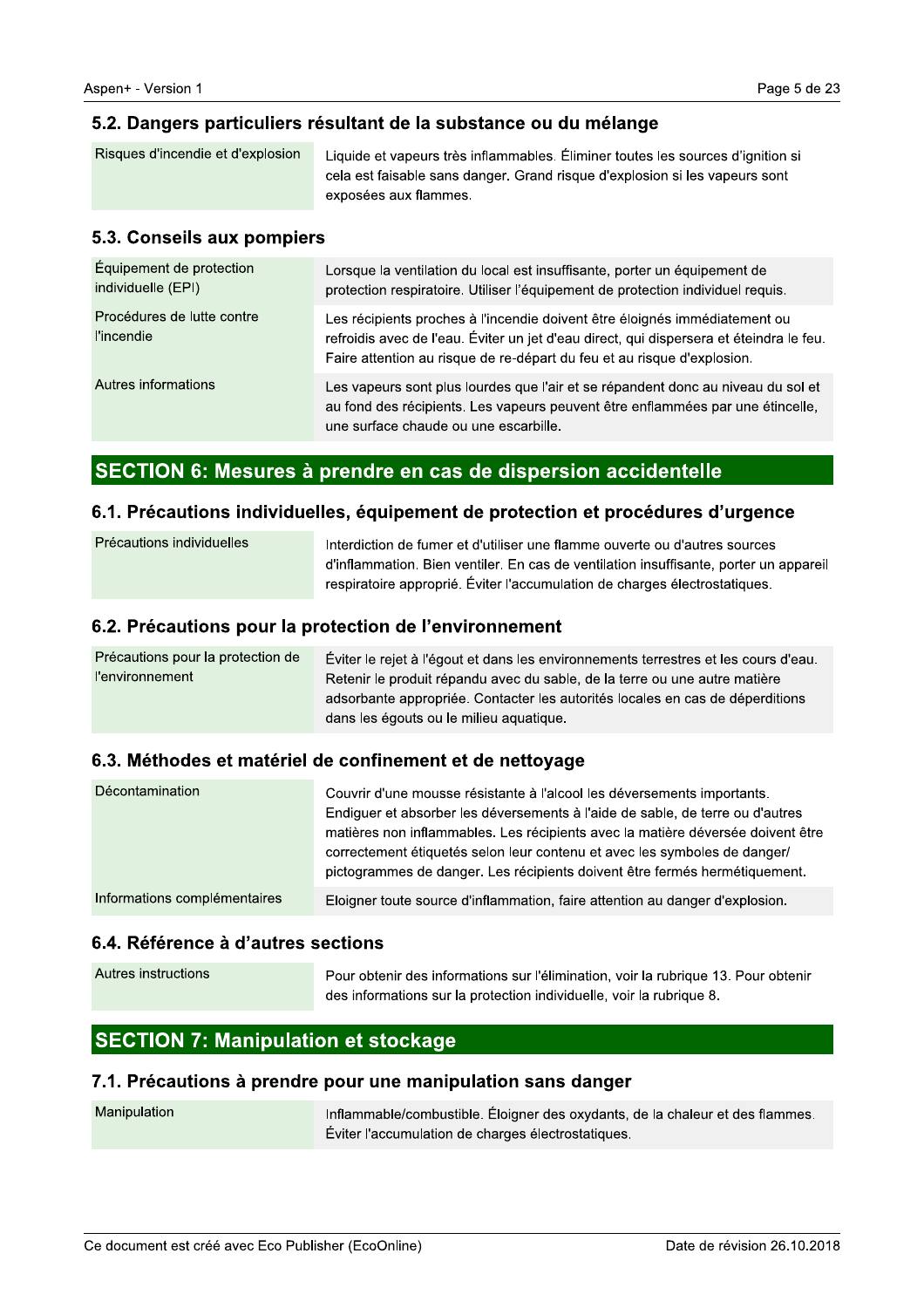#### Mesures de sécurité et de protection

| Mesures de prévention incendie                                                  | Stocker dans un endroit bien ventilé. Tenir au frais. |
|---------------------------------------------------------------------------------|-------------------------------------------------------|
| Mesures préventives pour<br>empêcher la génération d'aérosol<br>et de poussière | Endroit bien ventilé.                                 |
| Mesures préventives pour<br>protéger l'environnement                            | Éviter le rejet dans les égouts.                      |

#### 7.2. Conditions d'un stockage sûr, y compris d'éventuelles incompatibilités

| Stockage            | Conserver dans l'emballage d'origine à fermeture étanche et dans un endroit<br>bien ventilé. Entreposer au-dessous de 50°C. Entreposage des liquides<br>inflammables. |
|---------------------|-----------------------------------------------------------------------------------------------------------------------------------------------------------------------|
| Conditions à éviter | Éloigner de la chaleur, des étincelles et des flammes nues.                                                                                                           |

#### Conditions de conservation sécurisée

| Mesures techniques et conditons                                         | En cas de risque d'explosion, protéger les équipements électriques contre les                                                                                      |
|-------------------------------------------------------------------------|--------------------------------------------------------------------------------------------------------------------------------------------------------------------|
| de stockage                                                             | étincelles.                                                                                                                                                        |
| Indications sur l'assemblage de                                         | Conserver les liquides inflammables à l'écart du gaz liquide et des marchandises                                                                                   |
| l'entreposage                                                           | inflammables. Classe d'inflammabilité : 1                                                                                                                          |
| Informations complémentaires<br>relatives aux conditions de<br>stockage | Pour le stockage de grandes quantités de produits, il convient de respecter la<br>législation nationale relative à la conservation des liquides inflammables, etc. |

#### 7.3. Utilisation(s) finale(s) particulière(s)

Les utilisations identifiées pour ce produit sont indiquées en détail à la Section 1.  $\overline{2}$ .

# SECTION 8: Contrôles de l'exposition/protection individuelle

#### 8.1. Paramètres de contrôle

| Nom du composant | <b>Identification</b> | Valeur                                | Année |
|------------------|-----------------------|---------------------------------------|-------|
| MTBE (FR)        | N° CAS: 1634-04-4     | Pays d'origine: FR                    |       |
|                  |                       | $VME$ (8 h) : 183.5 mg/m <sup>3</sup> |       |
|                  |                       | VME (8 h) : 50 ppm                    |       |
|                  |                       | Valeur limite à court                 |       |
|                  |                       | terme                                 |       |
|                  |                       | Valeur: 367 mg/m <sup>3</sup>         |       |
|                  |                       | Valeur limite à court                 |       |
|                  |                       | terme                                 |       |
|                  |                       | Valeur: 100 ppm                       |       |
|                  |                       | Valeur limite à court                 |       |
|                  |                       | terme                                 |       |
|                  |                       | Période d'évaluation: 15              |       |
|                  |                       | min                                   |       |
|                  |                       | Source: Valeurs limites               |       |
|                  |                       | d'exposition professionnelle          |       |
|                  |                       | aux agents chimiques en               |       |
|                  |                       | France; INRS ED 984; juli             |       |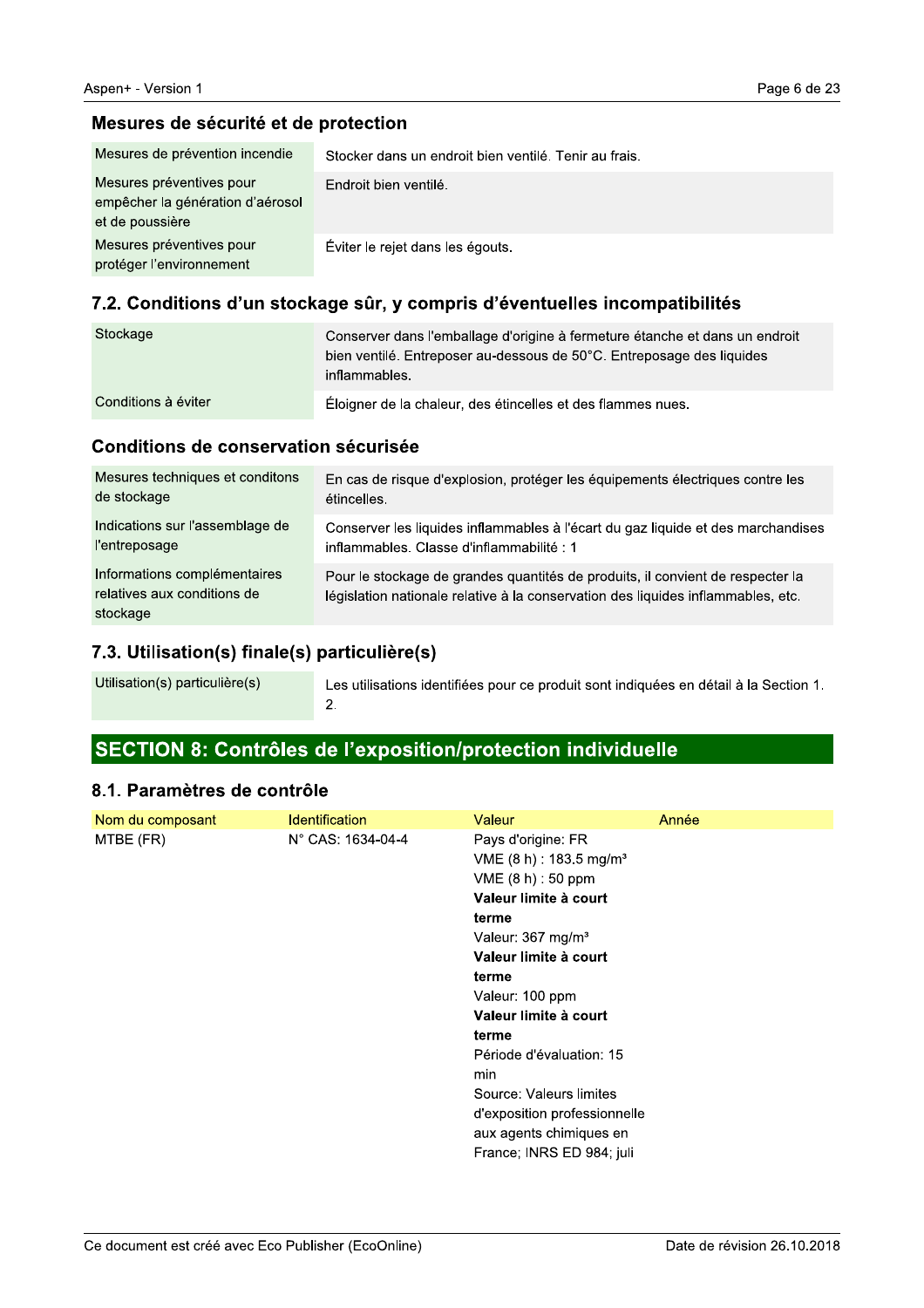| Aspen+ - Version 1       |                  |                                                                                                                                                                                                                                                                                                                                                                                                            | Page 7 de 23 |
|--------------------------|------------------|------------------------------------------------------------------------------------------------------------------------------------------------------------------------------------------------------------------------------------------------------------------------------------------------------------------------------------------------------------------------------------------------------------|--------------|
|                          |                  | 2012<br>Pays d'origine: EU<br>VME (8 h) : 183.5 mg/m <sup>3</sup><br>VME (8 h) : 50 ppm<br>Valeur limite à court<br>terme<br>Valeur: 367 mg/m <sup>3</sup><br>Valeur limite à court<br>terme<br>Valeur: 100 ppm<br>Valeur limite à court<br>terme<br>Période d'évaluation: 15<br>min<br>Source: 2009/161/UE                                                                                                |              |
| 2-méthyl-2-propanol (FR) | N° CAS: 75-65-0  | Pays d'origine: FR<br>VME (8 h) : 100 ppm<br>VME (8 h) : 300 mg/m <sup>3</sup><br>Source: Valeurs limites<br>d'exposition professionnelle<br>aux agents chimiques en<br>France; INRS ED 984; juni<br>2008                                                                                                                                                                                                  |              |
| Éthanol (FR)             | N° CAS: 64-17-5  | Pays d'origine: FR<br>VME (8 h) : 1000 ppm<br>VME (8 h) : 1900 mg/m <sup>3</sup><br>Valeur limite à court<br>terme<br>Valeur: 5000 ppm<br>Valeur limite à court<br>terme<br>Valeur: 9500 mg/m <sup>3</sup><br>Valeur limite à court<br>terme<br>Période d'évaluation: 15<br>min<br>Source: Valeurs limites<br>d'exposition professionnelle<br>aux agents chimiques en<br>France; INRS ED 984; juni<br>2008 |              |
| Benzène (FR)             | N° CAS: 71-43-2  | Pays d'origine: EU<br>VME (8 h) : 3.25 mg/m <sup>3</sup><br>VME (8 h) : 1 ppm<br>Lettre de limite<br>d'exposition<br>Lettre de code: H<br>Source: 2004/37/EG                                                                                                                                                                                                                                               |              |
| n- Hexane (FR)           | N° CAS: 110-54-3 | Pays d'origine: EU<br>VME (8 h) : 72 mg/m <sup>3</sup><br>VME (8 h) : 20 ppm<br>Source: 2006/15/EG                                                                                                                                                                                                                                                                                                         |              |
| Toluène (FR)             | N° CAS: 108-88-3 | Pays d'origine: FR<br>VME (8 h) : 20 ppm                                                                                                                                                                                                                                                                                                                                                                   |              |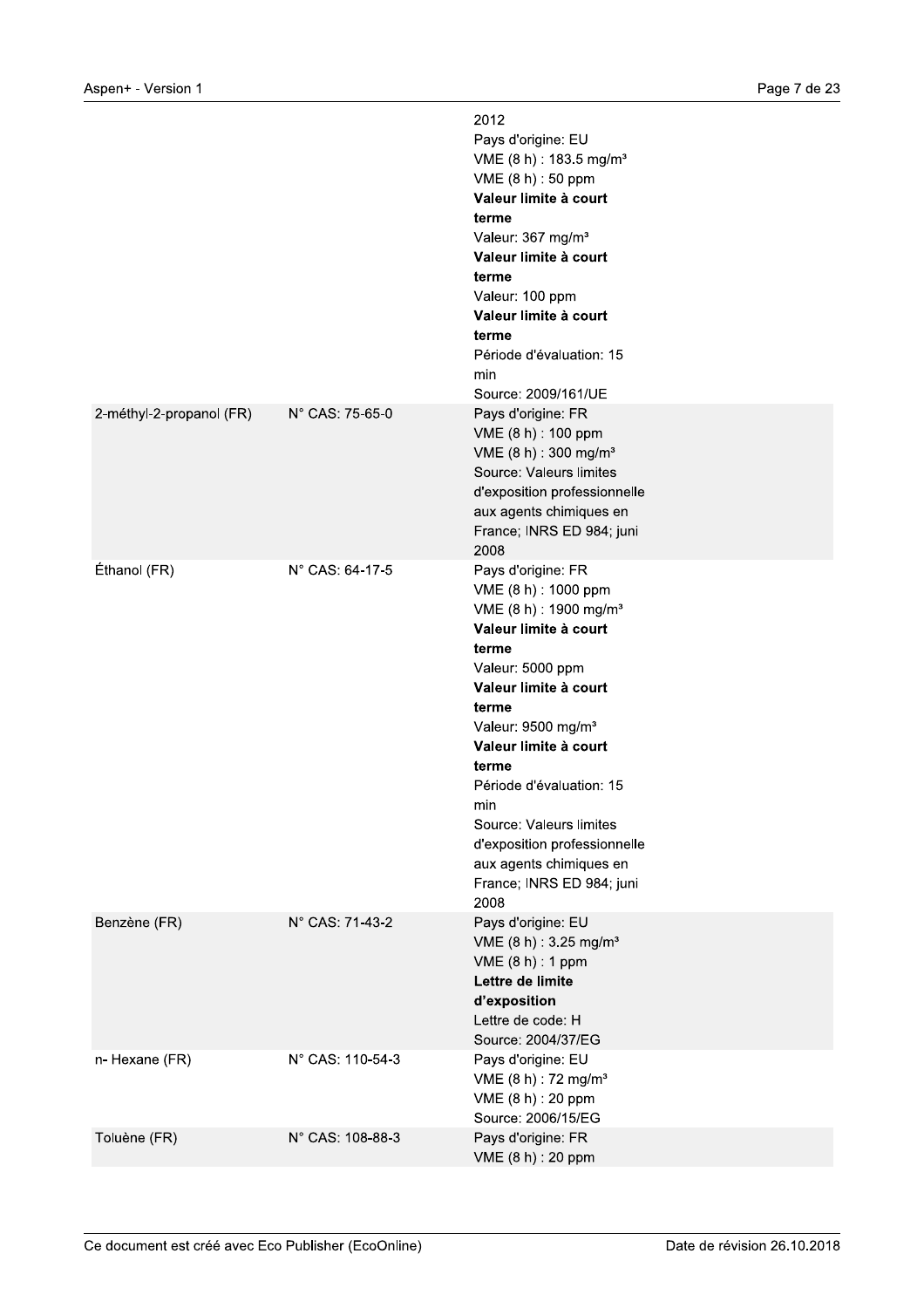Petroleum (CH)

VME (8 h) : 76.8 mg/m<sup>3</sup> Valeur limite à court terme Valeur: 100 ppm Valeur limite à court terme Valeur: 384 mg/m<sup>3</sup> Valeur limite à court terme Période d'évaluation: 15 min **Commentaires: Valeurs** limites réglementaires restrictives. Pays d'origine: EU VME (8 h) : 50 ppm VME (8 h) : 192 mg/m<sup>3</sup> Valeur limite à court terme Valeur: 100 ppm Limitation de la valeur de pointe Limitation de la valeur de pointe: 384 mg/m<sup>3</sup> Pays d'origine: EU VME (8 h) : 500 ppm VME (8 h) : 2085 mg/m<sup>3</sup> Commentaires: n-heptane CAS 142-82-5 Pays d'origine: SW VME (8 h) : 400 ppm VME (8 h) : 1600 mg/m<sup>3</sup> Valeur limite à court terme Valeur: 400 ppm Valeur limite à court terme Valeur: 1600 mg/m<sup>3</sup> Valeur limite à court terme Période d'évaluation: 15 min Commentaires: Heptan. Pays d'origine: SW VME (8 h) : 300 ppm VME (8 h) : 1400 mg/m<sup>3</sup> Valeur limite à court terme Valeur: 600 ppm Valeur limite à court terme Valeur: 2800 mg/m<sup>3</sup> Valeur limite à court terme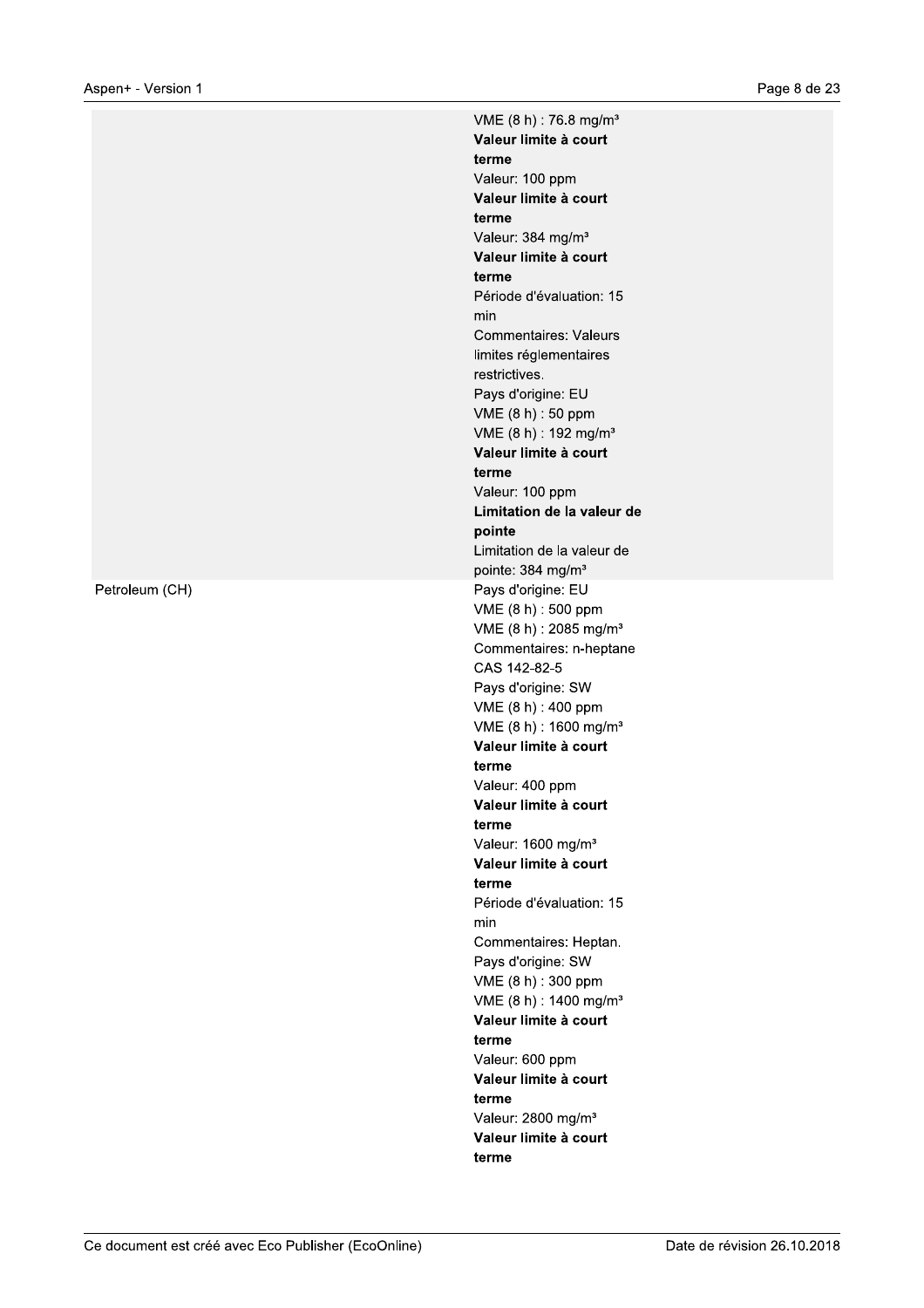|                                              | Page 9 d                                                                                                    |
|----------------------------------------------|-------------------------------------------------------------------------------------------------------------|
|                                              | Période d'évaluation: 15                                                                                    |
|                                              | min                                                                                                         |
|                                              | Commentaires: n-octane<br>CAS 111-65-9                                                                      |
|                                              | Pays d'origine: SW                                                                                          |
|                                              | VME (8 h) : 200 ppm                                                                                         |
|                                              | VME (8 h) : 1050 mg/m <sup>3</sup><br>Commentaires: n-nonane                                                |
|                                              | CAS 111-84-2                                                                                                |
| Autres indications sur les valeurs<br>seuils | Les limites d'exposition professionnelle au pétrole s'appliquent à la fois à<br>l'alkylate et à l'isomérat. |
| <b>DNEL / PNEC</b>                           |                                                                                                             |
| Composant                                    | Alkylat (FR)                                                                                                |
| <b>DNEL</b>                                  | <b>Groupe: Professionnel</b>                                                                                |
|                                              | Voie d'exposition: Aigu par inhalation (systémique)<br>Valeur: 1300 mg/m <sup>3</sup>                       |
|                                              | Commentaires: 15 min                                                                                        |
|                                              | Remarque: 68527-27-5                                                                                        |
|                                              | <b>Groupe: Professionnel</b>                                                                                |
|                                              | Voie d'exposition: Aigu par inhalation (local)                                                              |
|                                              | Valeur: 1100 mg/m <sup>3</sup>                                                                              |
|                                              | Commentaires: 15 min<br>Remarque: 68527-27-5                                                                |
|                                              | Groupe: Professionnel                                                                                       |
|                                              | Voie d'exposition: Long terme par inhalation (local)                                                        |
|                                              | Valeur: 840 mg/m <sup>3</sup>                                                                               |
|                                              | Commentaires: 8 h<br>Remarque: 68527-27-5                                                                   |
|                                              |                                                                                                             |
|                                              | <b>Groupe: Consommateur</b><br>Voie d'exposition: Aigu par inhalation (systémique)                          |
|                                              | Valeur: 1200 mg/m <sup>3</sup>                                                                              |
|                                              | Commentaires: 15 min<br>Remarque: 68527-27-5                                                                |
|                                              |                                                                                                             |
|                                              | <b>Groupe: Consommateur</b><br>Voie d'exposition: Aigu par inhalation (local)                               |
|                                              | Valeur: 640 mg/m <sup>3</sup>                                                                               |
|                                              | Commentaires: 15 min                                                                                        |
|                                              | Remarque: 68527-27-5                                                                                        |
|                                              | <b>Groupe: Consommateur</b>                                                                                 |
|                                              | Voie d'exposition: Long terme par inhalation (local)<br>Valeur: 180 mg/m <sup>3</sup>                       |
|                                              | Commentaires: 24 h                                                                                          |
|                                              | Remarque: 68527-27-5                                                                                        |
| Composant                                    | <b>ETBE</b>                                                                                                 |
| <b>DNEL</b>                                  | <b>Groupe: Professionnel</b>                                                                                |
|                                              | Voie d'exposition: Aigu par inhalation (systémique)                                                         |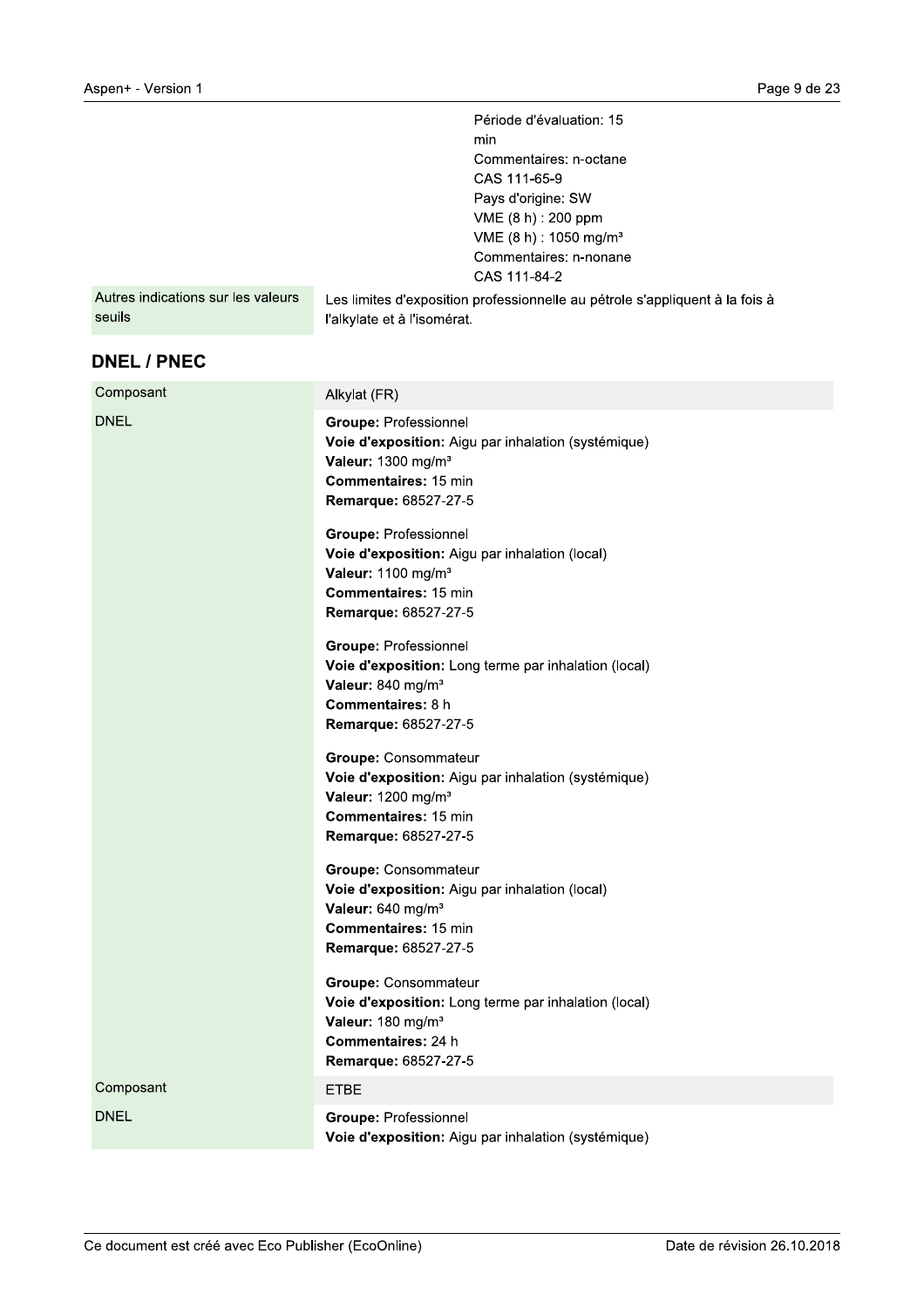|             | Valeur: 2800 mg/m <sup>3</sup>                                                                                                   |
|-------------|----------------------------------------------------------------------------------------------------------------------------------|
|             | <b>Groupe: Professionnel</b><br>Voie d'exposition: Long terme par inhalation (systémique)<br>Valeur: 105 - 352 mg/m <sup>3</sup> |
|             | <b>Groupe: Professionnel</b><br>Voie d'exposition: Aigu par voie cutanée (systémique)<br>Valeur: 6767 mg/kg                      |
|             | Groupe: Consommateur<br>Voie d'exposition: Aigu par inhalation (systémique)<br>Valeur: 1680 mg/m <sup>3</sup>                    |
|             | Groupe: Consommateur<br>Voie d'exposition: Long terme par inhalation (systémique)<br>Valeur: 63 - 105 mg/m <sup>3</sup>          |
|             | <b>Groupe: Consommateur</b><br>Voie d'exposition: Aigu par voie cutanée (systémique)<br>Valeur: 4060 mg/kg                       |
|             | <b>Groupe: Consommateur</b><br>Voie d'exposition: Aigu par voie orale (systémique)<br>Valeur: 6 mg/kg                            |
| <b>PNEC</b> | Voie d'exposition: le sol<br>Valeur: 0,36 mg/kg                                                                                  |
|             | Voie d'exposition: Eau douce<br>Valeur: 0,51 mg/l                                                                                |
|             | Voie d'exposition: Eau de mer<br>Valeur: 0,017 mg/l                                                                              |
|             | Voie d'exposition: Sédiments d'eau douce<br>Valeur: 0,62 mg/kg                                                                   |
|             | Voie d'exposition: Sédiments d'eau de mer<br>Valeur: 0,02 mg/kg                                                                  |
|             | Voie d'exposition: Station d'épuration des eaux usées STP<br>Valeur: 12,5 mg/l                                                   |
| Composant   | MTBE (FR)                                                                                                                        |
| <b>DNEL</b> | <b>Groupe: Professionnel</b><br>Voie d'exposition: Aigu par inhalation (local)<br>Valeur: 357 mg/m <sup>3</sup>                  |
|             | <b>Groupe: Professionnel</b><br>Voie d'exposition: Long terme par inhalation (systémique)<br>Valeur: 178.5 mg/m <sup>3</sup>     |
|             | <b>Groupe: Professionnel</b><br>Voie d'exposition: Long terme par voie cutanée (systémique)<br>Valeur: 5100 mg/kg bw/day         |
|             | Groupe: Consommateur                                                                                                             |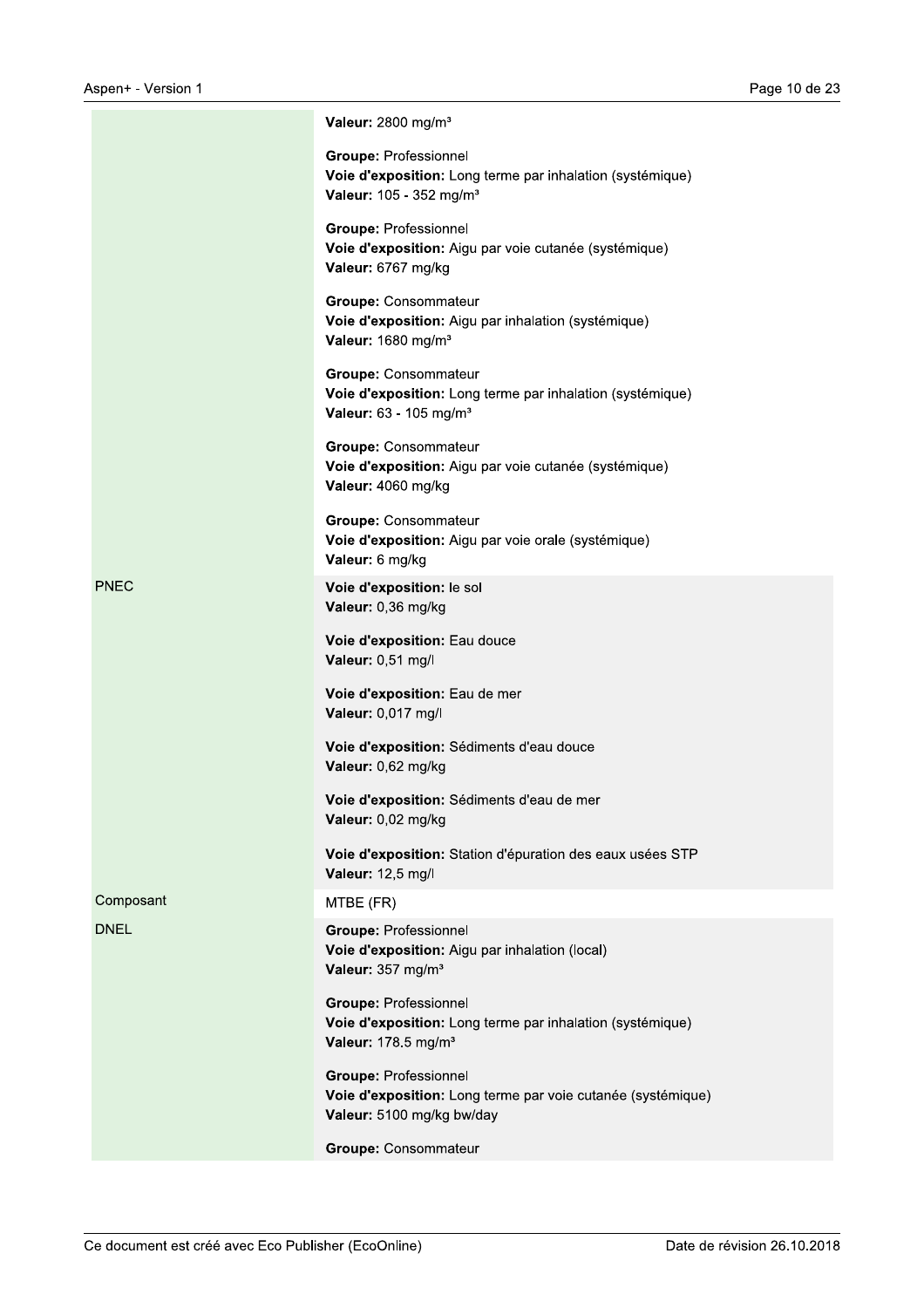|             | Voie d'exposition: Aigu par inhalation (local)<br>Valeur: 214 mg/m <sup>3</sup>                                            |
|-------------|----------------------------------------------------------------------------------------------------------------------------|
|             | <b>Groupe: Consommateur</b><br>Voie d'exposition: Long terme par inhalation (systémique)<br>Valeur: 53.6 mg/m <sup>3</sup> |
|             | Groupe: Consommateur<br>Voie d'exposition: Long terme par inhalation (systémique)<br>Valeur: 7.1 mg/kg bw/day              |
|             | <b>Groupe: Consommateur</b><br>Voie d'exposition: Long terme par voie cutanée (local)<br>Valeur: 3570 mg/kg bw/day         |
| <b>PNEC</b> | Voie d'exposition: Eau douce<br>Valeur: 5.1 mg/l                                                                           |
|             | Voie d'exposition: Eau de mer<br>Valeur: 0.26 mg/l                                                                         |
|             | Voie d'exposition: Sédiments d'eau douce<br>Valeur: 23 mg/kg                                                               |
|             | Voie d'exposition: Sédiments d'eau de mer<br>Valeur: 1.17 mg/kg                                                            |
|             | Voie d'exposition: le sol<br>Valeur: 1.43 mg/kg                                                                            |
|             | Voie d'exposition: Station d'épuration des eaux usées STP<br>Valeur: 71 mg/l                                               |

### 8.2. Contrôles de l'exposition



| Contrôles techniques appropriés                           | Ne manipulez pas près de la nourriture et des boissons.<br>L'accès au lavabo, avec savon, crème de décapage et crème grasse est<br>recommandé.<br>Respecter les limites d'exposition en milieu professionnel et réduire au minimum<br>les risques d'inhalation de vapeurs et du brouillard. |
|-----------------------------------------------------------|---------------------------------------------------------------------------------------------------------------------------------------------------------------------------------------------------------------------------------------------------------------------------------------------|
|                                                           |                                                                                                                                                                                                                                                                                             |
| Mesures techniques visant à eviter<br><i>l'exposition</i> | Assurer une ventilation générale et localisée appropriée.                                                                                                                                                                                                                                   |

### Protection des yeux / duvisage

| Protection des yeux adéquate                           | Porter des lunettes de protection bien ajustées et étanches ou un masque facial. |
|--------------------------------------------------------|----------------------------------------------------------------------------------|
| Mesures supplémentaires pour la<br>protection des yeux | Ne pas porter de lentilles de contact lors du travail avec ce produit!           |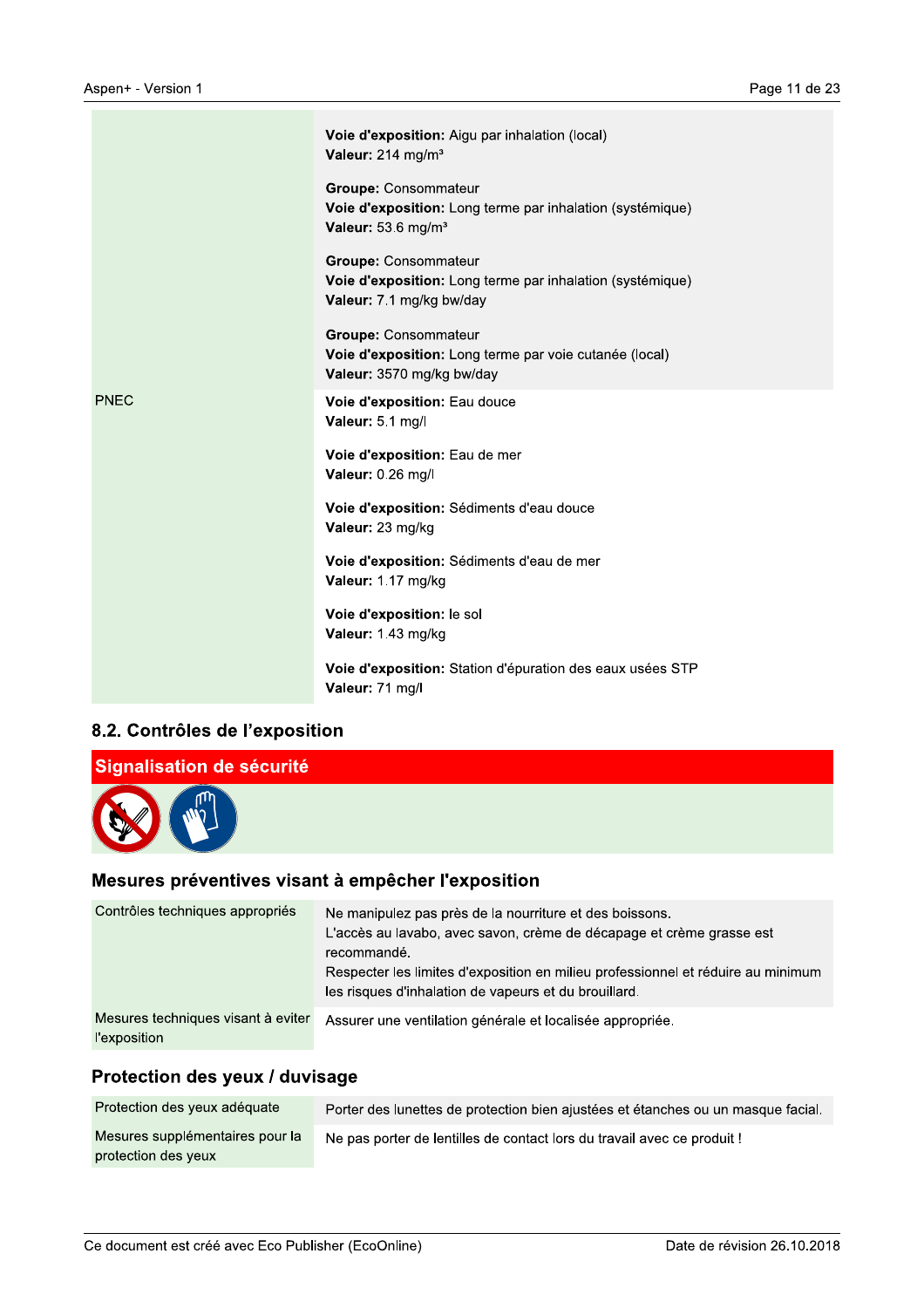| <b>Protection des mains</b>                   | raisonnablement probable.                                                 |
|-----------------------------------------------|---------------------------------------------------------------------------|
| Remarque concernant la<br>protection des yeux | Porter des lunettes de sécurité approuvées si une exposition oculaire est |

#### Matériaux appropriés Nitrile. Propriétés requises pour la Classe de protection: 6 EN 374. EN 420 protection des mains Temps de protection Valeur:  $> 8$  heure(s) Épaisseur des matériaux des Valeur:  $\geq 0.4$  mm gants Remarques relatives à la Porter des gants de protection en cas de risque de contact direct ou protection des mains d'éclaboussures. Le liquide peut pénétrer les gants. Par conséquent, changer de gants souvent.

#### Protection de la peau

| Vêtements de protection<br>appropriés                    | Porter des vêtements appropriés pour éviter tout contact probable avec la peau.                                                                                                                                                                                                                                      |
|----------------------------------------------------------|----------------------------------------------------------------------------------------------------------------------------------------------------------------------------------------------------------------------------------------------------------------------------------------------------------------------|
| Mesures supplémentaires pour la<br>protection de la peau | Se laver rapidement à l'eau savonneuse en cas de contamination de la peau.                                                                                                                                                                                                                                           |
| Remarques relatives à la<br>protection de la peau        | Enlever les vêtements contaminés et laver soigneusement la peau à l'eau et au<br>savon après l'achèvement du travail. Veuillez noter que les vêtements<br>contaminés peuvent présenter un risque d'incendie et / ou d'explosion. Les<br>vêtements personnels et les vêtements de travail doivent être gardés à part. |

### **Protection respiratoire**

| Protection respiratoire nécessaire<br>à                              | Le système de protection des voies respiratoires n'est pas nécessaire sous des<br>conditions normales d'utilisation.                                                                                                 |
|----------------------------------------------------------------------|----------------------------------------------------------------------------------------------------------------------------------------------------------------------------------------------------------------------|
| Tâches requérant le port d'un<br>appareil de protection respiratoire | Lorsque la ventilation du local est insuffisante, porter un équipement de<br>protection respiratoire. Une protection respiratoire doit être utilisée si la<br>contamination dans l'air dépasse le niveau acceptable. |
| Types d'équipement<br>recommandés                                    | Porter un appareil de protection respiratoire avec filtre contre gaz, type AX.                                                                                                                                       |
| Mesures supplémentaires de<br>protection respiratoire                | Manipuler dans une zone bien ventilée.                                                                                                                                                                               |
| Remarques relatives à la<br>protection respiratoire                  | Filtre avec demi-masque. L'équipement de filtrage peut être utilisé pendant un<br>maximum de 2 heures par heure.                                                                                                     |

#### Hygiène / Environnement

| Mesures d'hygiène spécifiques<br>Enlever promptement tout vêtement perméable mouillé.<br>NE PAS FUMER DANS LA ZONE DE TRAVAIL! |  |
|--------------------------------------------------------------------------------------------------------------------------------|--|
|--------------------------------------------------------------------------------------------------------------------------------|--|

#### Maîtrise adéquate de l'exposition environnementale

| Contrôles d'exposition liés à la                              | Empêcher la pénétration dans les égouts. Informer les autorités s'il s'agit de |
|---------------------------------------------------------------|--------------------------------------------------------------------------------|
| protection de l'environnement                                 | grandes quantités.                                                             |
| Remarques sur le contrôle de<br>l'exposition environnementale | VOC.                                                                           |

Page 12 de 23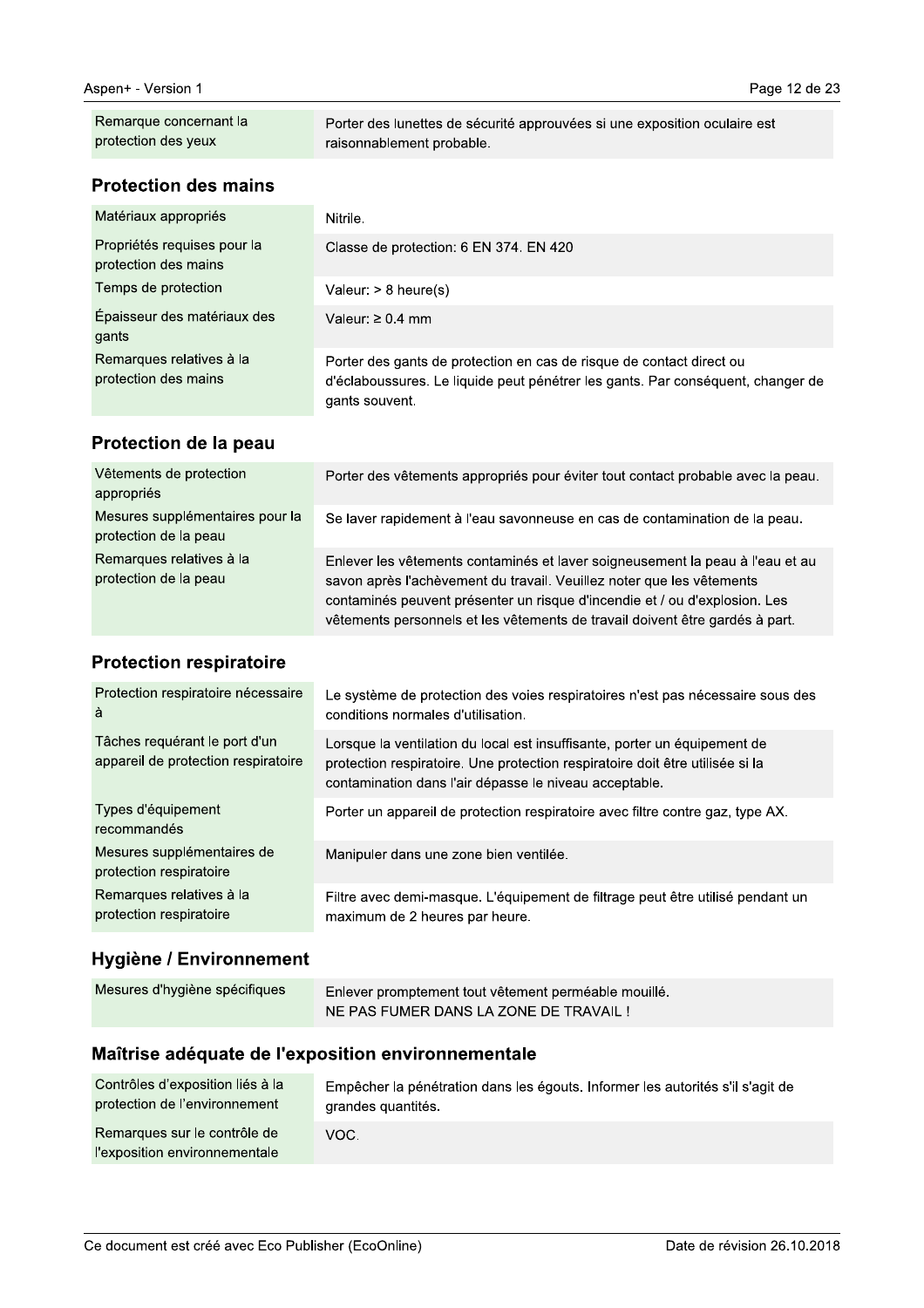#### **Contrôles de l'exposition**

Mesures relatives à l'utilisation par le consommateur du produit chimique

Ce produit ne peut pas être utilisé dans des lieux insuffisamment ventilés. Enlever les vêtements contaminés et laver soigneusement la peau à l'eau et au savon après l'achèvement du travail.

Interdiction de conserver du tabac, des aliments et boissons dans des locaux de travail ou des zones où le produit est utilisé.

# SECTION 9: Propriétés physiques et chimiques

#### 9.1. Informations sur les propriétés physiques et chimiques essentielles

| État physique                                             | Fluide.                                                                           |
|-----------------------------------------------------------|-----------------------------------------------------------------------------------|
| Couleur                                                   | Clair                                                                             |
| Odeur                                                     | Kérosène. Ether                                                                   |
| pH                                                        | Statut: À l'état de livraison<br>Commentaires: Pas pertinent.                     |
|                                                           | Statut: En solution aqueuse<br>Commentaires: Pas pertinent.                       |
| Point / intervalle de fusion                              | Commentaires: Pas pertinent.                                                      |
| Point d'ébullition                                        | Valeur: 30 - 190 °C<br>Méthode: EN ISO 3405                                       |
|                                                           | Valeur: 65 °C<br>Commentaires: NFPA® 30 (USA)                                     |
| Point d'éclair                                            | Valeur: $< 0$ °C                                                                  |
| Taux d'évaporation                                        | Valeur: > 1000<br>Méthode: BuAc=100                                               |
| Limite d'explosibilité inférieure<br>avec unité de mesure | Valeur: 1 vol%                                                                    |
| Limite d'explosibilité supérieure<br>avec unité de mesure | Valeur: 8 vol%                                                                    |
| Pression de vapeur                                        | Valeur: 55 - 65 kPa<br>Méthode: EN 13016-1<br>Température: = $38 °C$              |
| Densité de vapeur                                         | Valeur: $> 1$<br>Référence du gaz: Luft                                           |
| Densité                                                   | Valeur: 690 - 720 kg/m3<br>Méthode: EN ISO 12185                                  |
| Solubilité                                                | Commentaires: Très soluble dans : Hydrocarbures.                                  |
| Coefficient de partage : n-octanol/<br>eau                | Valeur: 4,3 - 4,8<br>Commentaires: Kow - Non spécifié, valeur estimée du mélange. |
| Combustion spontanée                                      | Valeur: $>$ 300 $^{\circ}$ C                                                      |
| Viscosité                                                 | Valeur: $<$ 1 mm2/s<br>Température: $=$ 40 °C                                     |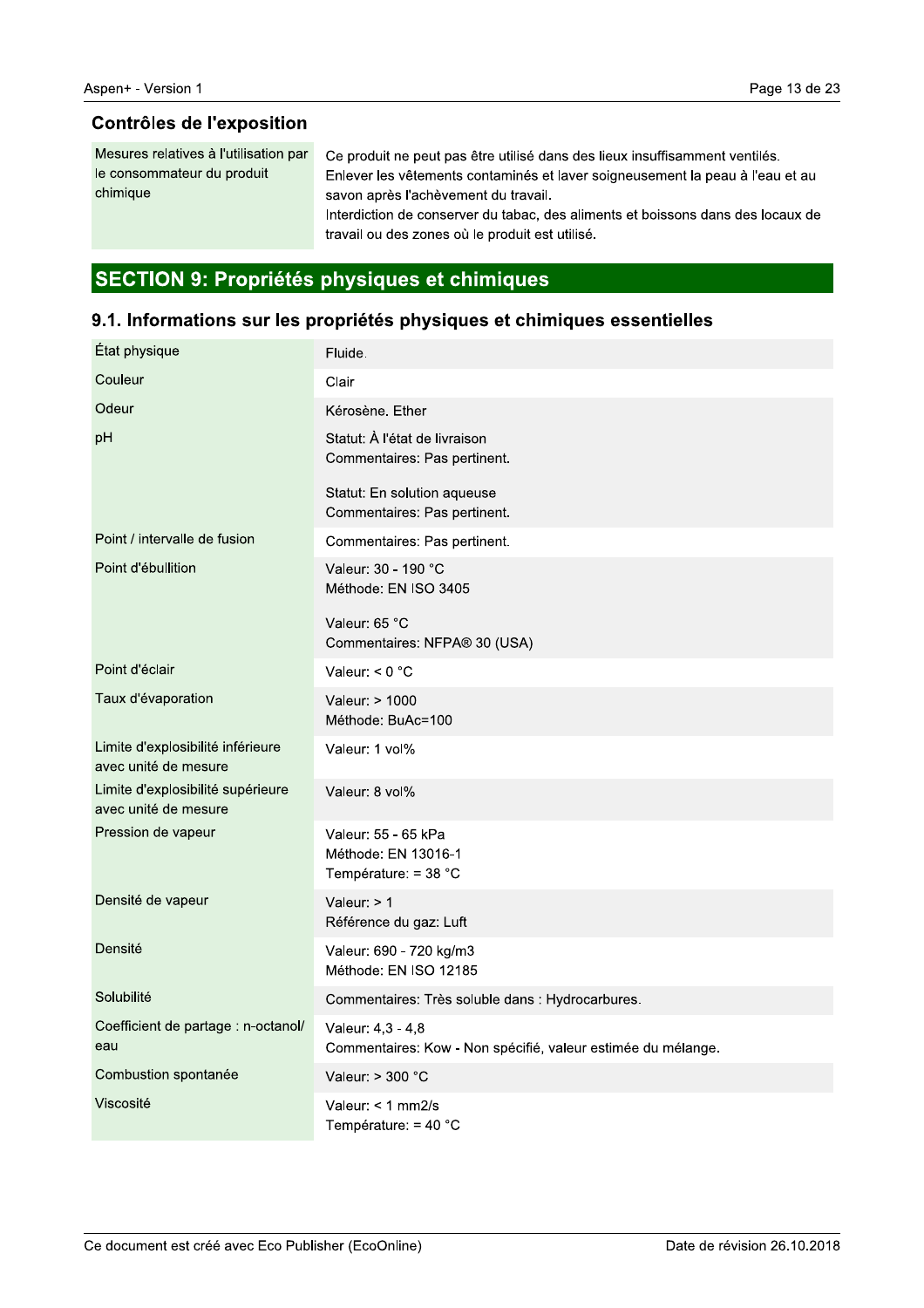# 9.2. Autres informations

# Risques pnysiques

| Liquides inflammables | Commentaires: H224 Liquide et vapeurs extrêmement inflammables.                                      |
|-----------------------|------------------------------------------------------------------------------------------------------|
| Conductivité          | Valeur: $\geq 0.00025$ µS/m<br>Méthode: EN 15938<br>Commentaires: 250 pS/m<br>Température: $= 20 °C$ |

# SECTION 10: Stabilité et réactivité

# 10.1. Reactivite

| Réactivité | Aucun risque connu de réactivité n'est associé à ce produit. |
|------------|--------------------------------------------------------------|
|            |                                                              |

# 10.2. Stabilite chimique

# 10.3. Possibilité de reactiol

| 10.1. Réactivité                           |                                                                                                  |  |
|--------------------------------------------|--------------------------------------------------------------------------------------------------|--|
| Réactivité                                 | Aucun risque connu de réactivité n'est associé à ce produit.                                     |  |
| 10.2. Stabilité chimique                   |                                                                                                  |  |
| Stabilité                                  | Stable à température normale et l'emploi recommandé.                                             |  |
| 10.3. Possibilité de réactions dangereuses |                                                                                                  |  |
| Possibilité de réactions<br>dangereuses    | Contient un composant volatile. Les vapeurs peuvent former des mélanges<br>explosifs avec l'air. |  |
| 10.4. Conditions à éviter                  |                                                                                                  |  |
| Conditions à éviter                        | Eviter la chaleur, les flammes et d'autres sources d'inflammation.                               |  |
| 10.5. Matières incompatibles               |                                                                                                  |  |

# tions a eviter

# 10.5. Matieres incompatibles

|--|

### 10.6. Produits de decompositio

| 10.4. Conditions à éviter                        |                                                                                                                                                               |
|--------------------------------------------------|---------------------------------------------------------------------------------------------------------------------------------------------------------------|
| Conditions à éviter                              | Éviter la chaleur, les flammes et d'autres sources d'inflammation.                                                                                            |
| 10.5. Matières incompatibles                     |                                                                                                                                                               |
| Matières à éviter                                | Éviter le contact avec des agents d'oxydation.                                                                                                                |
| 10.6. Produits de décomposition dangereux        |                                                                                                                                                               |
| Produits de décomposition<br>dangereux           | Aucunes dans les conditions normales.<br>Une décomposition thermique ou un brûlage peut libérer des oxydes de carbone<br>et d'autres gaz ou vapeurs toxiques. |
| <b>SECTION 11: Informations toxicologiques</b>   |                                                                                                                                                               |
| 11.1. Informations sur les effets toxicologiques |                                                                                                                                                               |
| O <sub>2</sub>                                   |                                                                                                                                                               |

# <u>ons toxicologiques</u>

# 11.1. Informations sur les effets toxicologiques

| 10.5. Matieres incompatibles                     |                                                                                                                                                                                                                             |
|--------------------------------------------------|-----------------------------------------------------------------------------------------------------------------------------------------------------------------------------------------------------------------------------|
| Matières à éviter                                | Eviter le contact avec des agents d'oxydation.                                                                                                                                                                              |
| 10.6. Produits de décomposition dangereux        |                                                                                                                                                                                                                             |
| Produits de décomposition<br>dangereux           | Aucunes dans les conditions normales.<br>Une décomposition thermique ou un brûlage peut<br>et d'autres gaz ou vapeurs toxiques.                                                                                             |
| <b>SECTION 11: Informations toxicologiques</b>   |                                                                                                                                                                                                                             |
| 11.1. Informations sur les effets toxicologiques |                                                                                                                                                                                                                             |
| Composant                                        | Alkylat (FR)                                                                                                                                                                                                                |
| Toxicité aigüe                                   | Type de toxicité: Aigu<br>Effet testé: LD50<br>Voie d'exposition: Oral<br>Méthode: OECD 401<br>Valeur: $> 5000$ mg/kg<br>Espèces d'animaux de laboratoire: Rat<br><b>Commentaires: 68527-27-5</b><br>Type de toxicité: Aigu |
|                                                  | Effet testé: LC50                                                                                                                                                                                                           |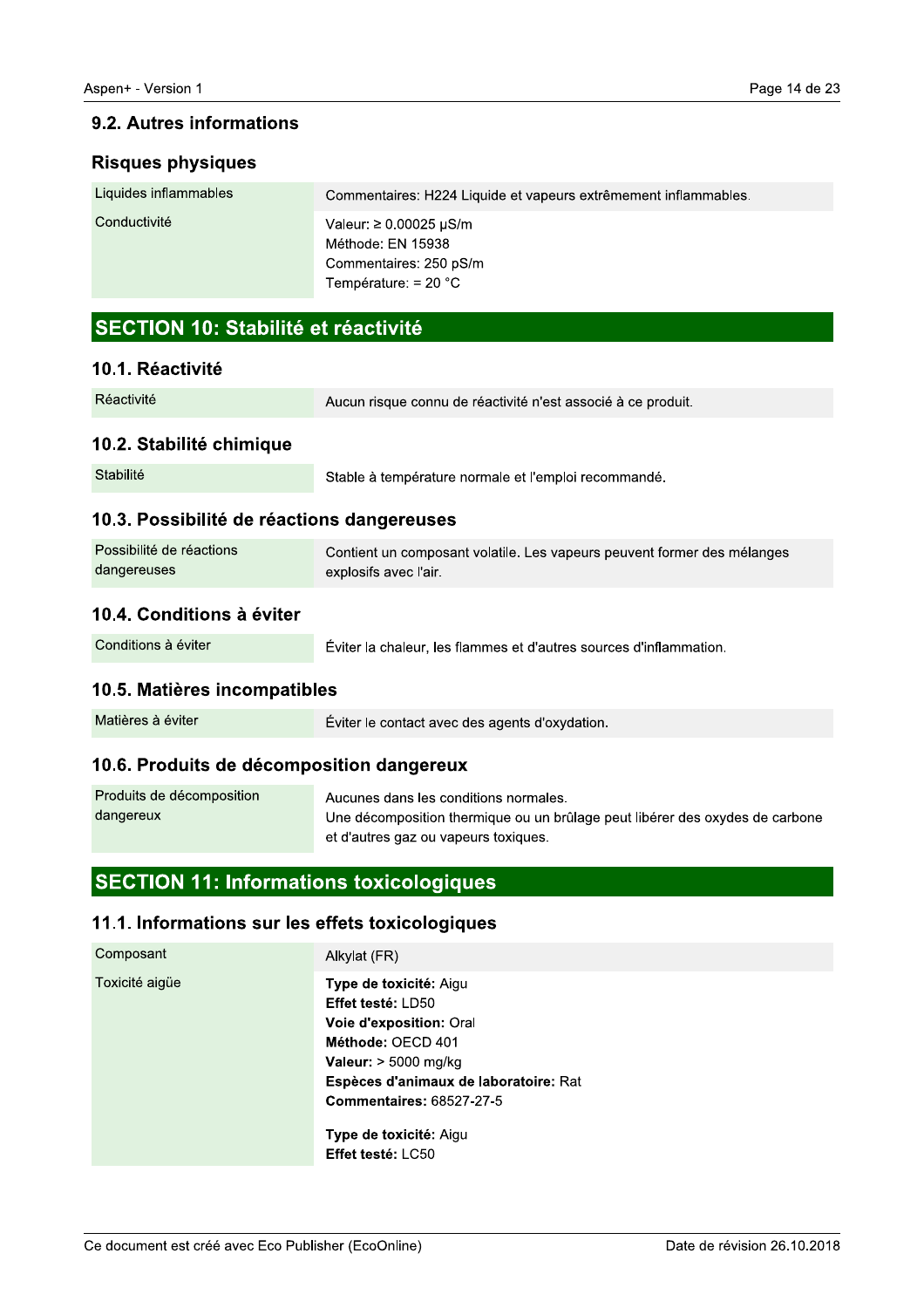|                | Voie d'exposition: Inhalation.<br>Méthode: OECD 403<br>Valeur: $> 5610$ mg/m <sup>3</sup><br>Espèces d'animaux de laboratoire: Rat<br><b>Commentaires: 68527-27-5</b>                     |
|----------------|-------------------------------------------------------------------------------------------------------------------------------------------------------------------------------------------|
|                | Effet testé: LD50<br>Voie d'exposition: Dermique<br>Méthode: OECD 402<br>Valeur: $> 2000$ mg/kg bw<br>Espèces d'animaux de laboratoire: Lapin<br><b>Commentaires: 68527-27-5</b>          |
|                | <b>Effet testé: LD50</b><br>Voie d'exposition: Oral<br>Valeur: > 5000 mg/kg<br>Espèces d'animaux de laboratoire: Rat<br><b>Commentaires: 64741-64-6</b>                                   |
|                | Effet testé: LD50<br>Voie d'exposition: Dermique<br>Valeur: > 2000 mg/kg<br>Espèces d'animaux de laboratoire: Lapin<br><b>Commentaires: 64741-64-6</b>                                    |
|                | <b>Effet testé: LC50</b><br>Voie d'exposition: Inhalation.<br>Valeur: $> 5.2$ mg/l<br>Espèces d'animaux de laboratoire: Rat<br>Référence d'essai: 4 hr<br><b>Commentaires: 64741-64-6</b> |
| Composant      | <b>ETBE</b>                                                                                                                                                                               |
| Toxicité aigüe | Effet testé: LD50<br>Voie d'exposition: Oral<br>Méthode: OECD 401<br>Valeur: > 2003 mg/kg<br>Espèces d'animaux de laboratoire: Rat                                                        |
|                | Effet testé: LD50<br>Voie d'exposition: Dermique<br>Méthode: OECD 402<br>Valeur: > 2000 mg/kg<br>Espèces d'animaux de laboratoire: Lapin                                                  |
|                | Effet testé: LC50<br>Voie d'exposition: Inhalation.<br>Méthode: OECD 403<br>Valeur: > 5.88 mg/l<br>Espèces d'animaux de laboratoire: Rat<br><b>Commentaires: 4 h</b>                      |
| Composant      | Isomerat                                                                                                                                                                                  |
| Toxicité aigüe | Effet testé: LD50                                                                                                                                                                         |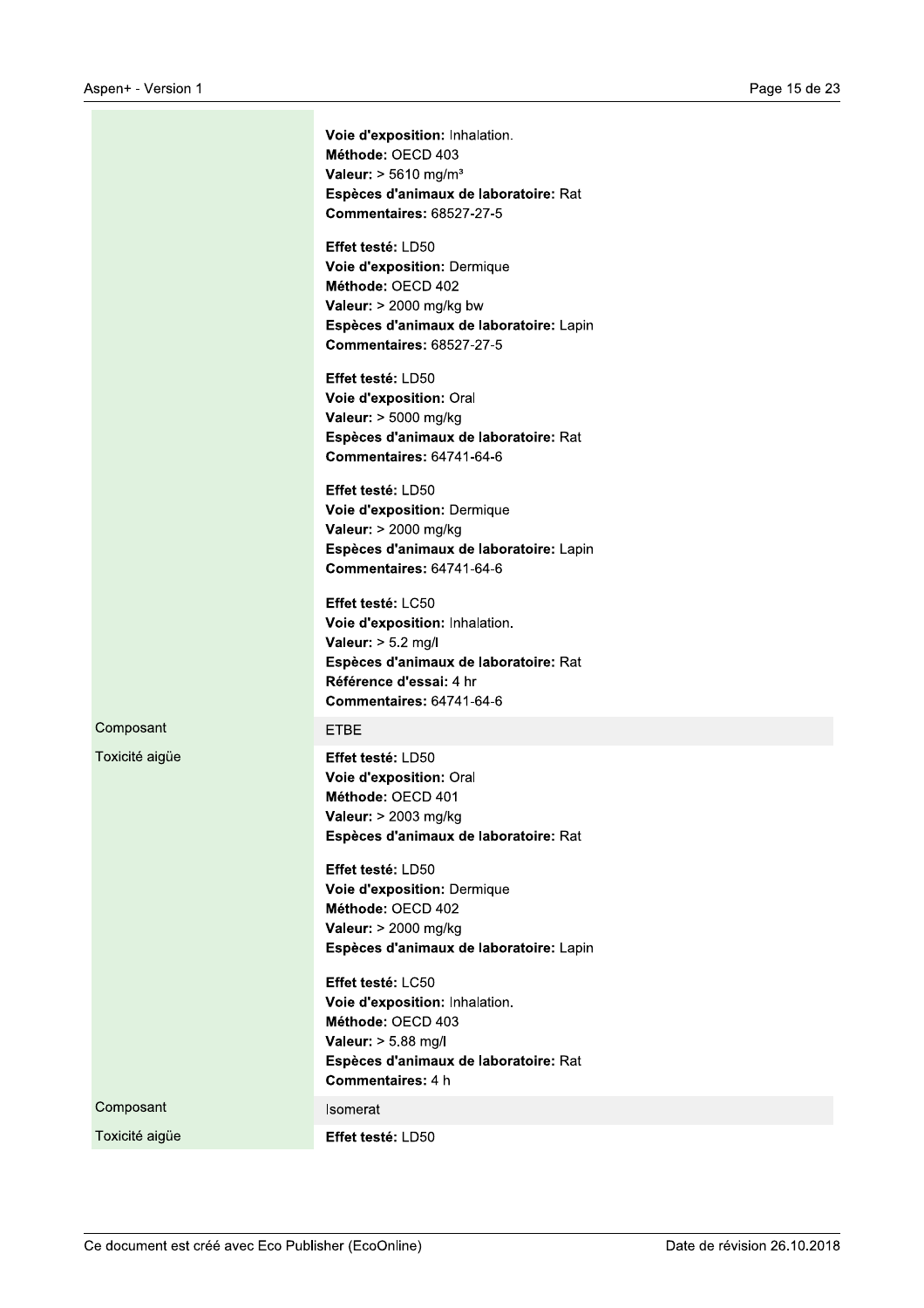|                | Voie d'exposition: Oral<br>Méthode: OECD 401<br>Valeur: $> 5000$ mg/kg<br>Espèces d'animaux de laboratoire: Rat<br>Effet testé: LD50                          |
|----------------|---------------------------------------------------------------------------------------------------------------------------------------------------------------|
|                | Voie d'exposition: Dermique<br>Méthode: OECD 402<br>Valeur: > 5000 mg/kg<br>Espèces d'animaux de laboratoire: Lapin                                           |
|                | Effet testé: LC50<br>Voie d'exposition: Inhalation.<br>Méthode: OECD TG 403<br>Valeur: $> 5610$ mg/m <sup>3</sup><br>Espèces d'animaux de laboratoire: Rat    |
| Composant      | MTBE (FR)                                                                                                                                                     |
| Toxicité aigüe | Effet testé: LC50<br>Voie d'exposition: Inhalation (vapeurs)<br>Durée: 4 heure(s)<br>Valeur: 85 mg/l<br>Espèces d'animaux de laboratoire: Rat                 |
|                | Effet testé: LC50<br>Voie d'exposition: Inhalation (vapeurs)<br>Durée: 4 heure(s)<br>Valeur: 41000 mg/m <sup>3</sup><br>Espèces d'animaux de laboratoire: Rat |
|                | Effet testé: LD50<br>Voie d'exposition: Dermique<br>Valeur: > 2000 mg/kg<br>Espèces d'animaux de laboratoire: Rat                                             |
|                | Effet testé: LD50<br>Voie d'exposition: Oral<br>Valeur: 3870 mg/kg<br>Espèces d'animaux de laboratoire: Rat                                                   |

# Autres informations concernant les risques de santé

| Corrosion / irritation cutanée.<br>autres informations | Irritant pour la peau. Les gaz ou les vapeurs peuvent irriter l'appareil respiratoire.<br>Le liquide irrite les muqueuses et peut causer des douleurs abdominales en cas<br>d'ingestion. |
|--------------------------------------------------------|------------------------------------------------------------------------------------------------------------------------------------------------------------------------------------------|
| Inhalation                                             | À des concentrations élevées, les vapeurs ont un effet assoupissant et peuvent<br>entraîner des maux de tête, de la fatique, des vertiges et des nausées.                                |
| Contact avec la peau                                   | Le produit a un effet dégraissant de la peau. Le contact répété ou prolongé<br>entraîne un dessèchement de la peau.                                                                      |
| Ingestion                                              | Nocif: peut provoquer une atteinte des poumons en cas d'ingestion.                                                                                                                       |
| Mutagénicité sur les cellules<br>germinales            | Commentaires: Contient <0,1% de benzène.                                                                                                                                                 |
| Cancérogénicité                                        | Commentaires: Contient <0.1% de benzène.                                                                                                                                                 |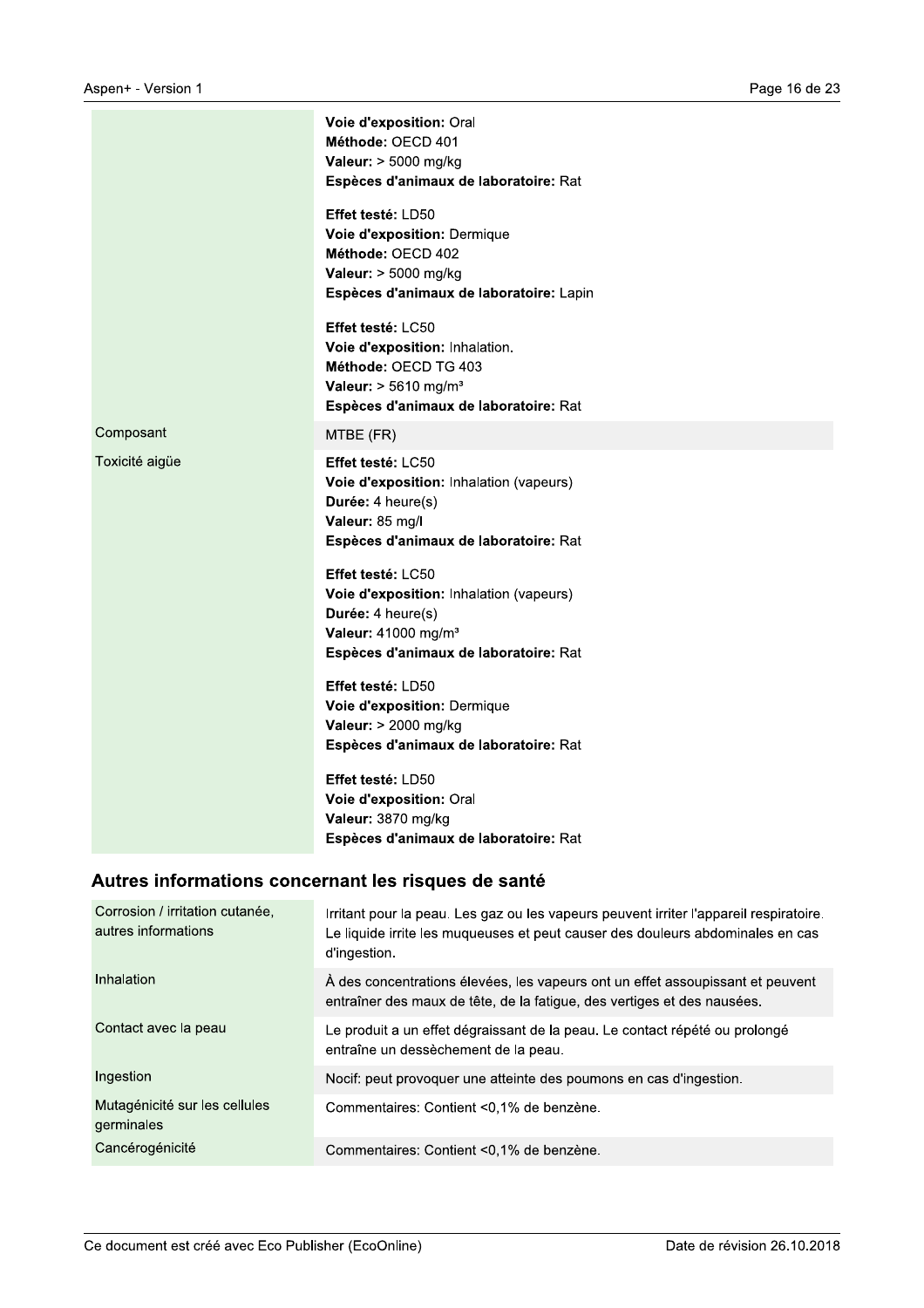| Toxicité pour la reproduction                              | Commentaires: Le produit n'est pas classé comme toxique pour la reproduction<br>Contient <0,1% de benzène.                                                                                                          |
|------------------------------------------------------------|---------------------------------------------------------------------------------------------------------------------------------------------------------------------------------------------------------------------|
| Evaluation d'organe cible<br>spécifique SE, classification | Dépression du système nerveux central comprenant des effets narcotiques de<br>type somnolence, narcose, perte de vivacité, altération des réflexes, manque de<br>coordination et vertiges.                          |
| Risque d'aspiration<br>d'hydrocarbures, commentaires       | Peut provoquer une forte irritation de la bouche, de l'oesophage et du tractus<br>gastro-intestinal en cas d'ingestion. H304 Peut être mortel en cas d'ingestion et<br>de pénétration dans les voies respiratoires. |
| Risque d'aspiration, commentaires                          | Risque d'une pneumonie chimique après aspiration.                                                                                                                                                                   |
|                                                            |                                                                                                                                                                                                                     |

### Symptômes d'exposition

Autres informations

Les solvants organiques peuvent, en cas d'exposition massive, affecter le système nerveux central et provoquer des vertiges, de l'ivresse et, à des concentrations très élevées, perte de conscience et la mort.

# SECTION 12: Informations écologiques

#### 12.1. Toxicité

| Toxicité aquatique aiguë, poissons | Valeur: > 100 mg/l<br>Durée d'exposition: 96 heure(s)<br>Espèces: Danio rerio<br>Méthode: OECD TG no. 203 (2004)<br>Référence d'essai: Test report 022/11.<br>Commentaires: LL50. Résultats pour le mélange.                                                                                                                                                                                                                                                                                                                                                                 |
|------------------------------------|------------------------------------------------------------------------------------------------------------------------------------------------------------------------------------------------------------------------------------------------------------------------------------------------------------------------------------------------------------------------------------------------------------------------------------------------------------------------------------------------------------------------------------------------------------------------------|
| Composant                          | <b>ETBE</b>                                                                                                                                                                                                                                                                                                                                                                                                                                                                                                                                                                  |
| Toxicité aquatique aiguë, poissons | Valeur: $> 57.4$ mg/l<br><b>Effect dose concentration: LC50</b><br>Durée d'essai: 96 heure(s)<br>Espèces: Menidia Beryllina<br>Valeur: $> 974$ mg/l<br><b>Effect dose concentration: LC50</b><br>Durée d'essai: 96 heure(s)<br>Valeur: 29.9 mg/l<br><b>Effect dose concentration: NOEC</b><br>Durée d'essai: 31 jour(s)<br>Espèces: Phimepales promelas<br>Valeur: 37 mg/l<br><b>Effect dose concentration: EC50</b><br>Durée d'essai: 96 heure(s)<br>Espèces: Americamysis bahia<br>Valeur: 1.7 mg/l<br><b>Effect dose concentration: NOEC</b><br>Durée d'essai: 28 jour(s) |
|                                    | Espèces: Americamysis bahia                                                                                                                                                                                                                                                                                                                                                                                                                                                                                                                                                  |
| Composant                          | MTBE (FR)                                                                                                                                                                                                                                                                                                                                                                                                                                                                                                                                                                    |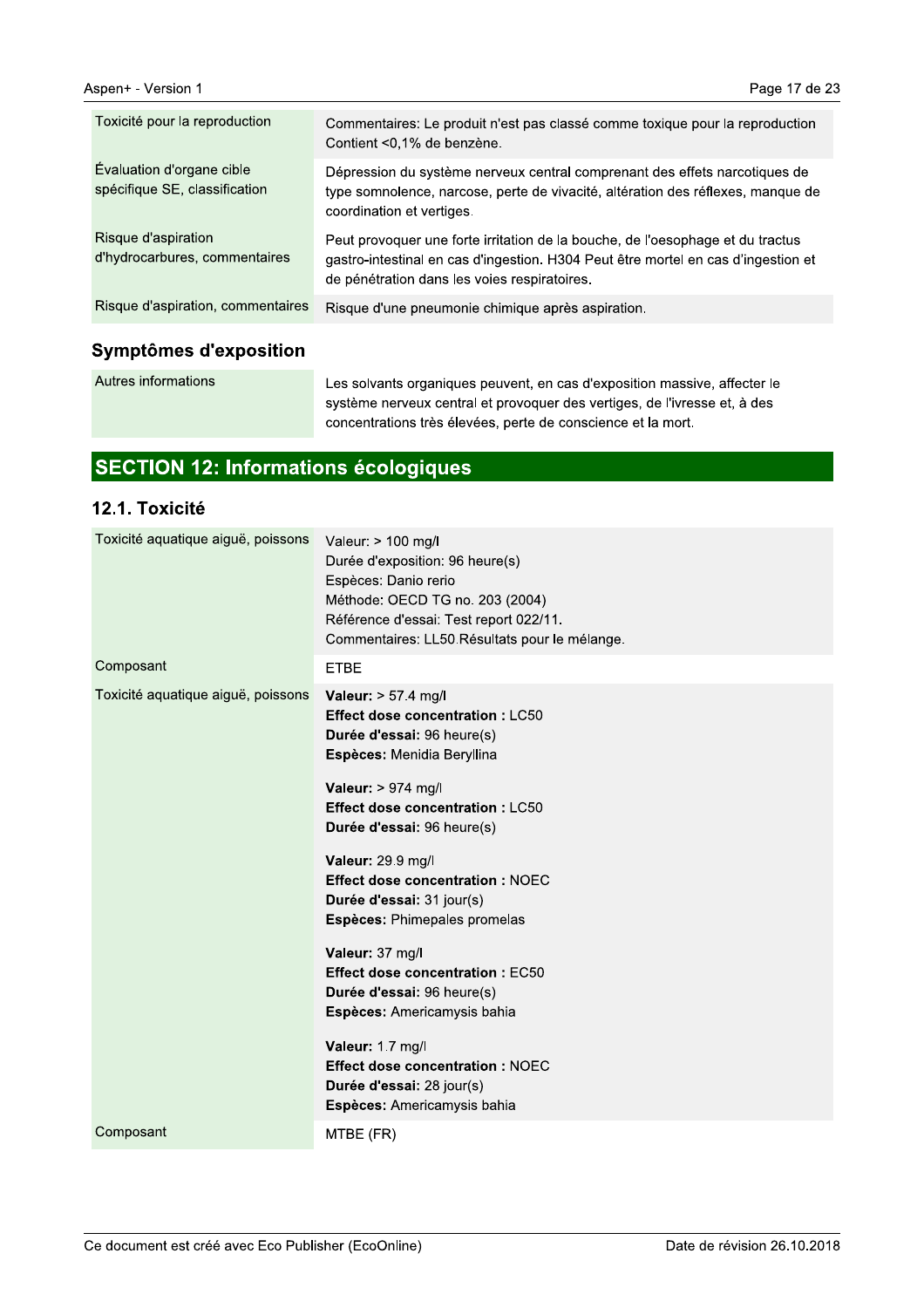| Toxicité aquatique aiguë, poissons    | Type de toxicité: Aigu<br>Valeur: 574 mg/l<br><b>Effect dose concentration: LC50</b><br>Durée d'exposition: 96 heure(s)<br>Espèces: Menidia Beryllina<br>Commentaires: L'eau de mer.                               |
|---------------------------------------|--------------------------------------------------------------------------------------------------------------------------------------------------------------------------------------------------------------------|
|                                       | Type de toxicité: Aigu<br>Valeur: 672 mg/l<br><b>Effect dose concentration: LC50</b><br>Durée d'exposition: 96 heure(s)<br>Espèces: Pimephales promelas<br><b>Commentaires: Eau douce.</b>                         |
|                                       | Type de toxicité: Aigu<br>Valeur: 136 mg/l<br><b>Effect dose concentration: EC50</b><br>Durée d'exposition: 96 heure(s)<br>Espèces: Americamysis bahia<br>Commentaires: L'eau de mer.                              |
|                                       | Type de toxicité: Aigu<br>Valeur: 26 mg/l<br><b>Effect dose concentration: NOEC</b><br>Durée d'exposition: 28 jour(s)<br>Espèces: Americamysis bahia<br>Commentaires: L'eau de mer.                                |
|                                       | Type de toxicité: Chronique<br>Valeur: 299 mg/l<br><b>Effect dose concentration: NOEC</b><br>Durée d'exposition: 31 jour(s)<br>Espèces: Phimepales promelas<br><b>Commentaires: Eau douce.</b>                     |
| Toxicité aquatique aiguë, algues      | Valeur: > 100 mg/l<br>Durée d'exposition: 72 heure(s)<br>Espèces: Pseudokirchneriella subcapitata<br>Méthode: OECD 201<br>Référence d'essai: Test report 022/11.<br>Commentaires: EL50. Résultats pour le mélange. |
| Composant                             | <b>ETBE</b>                                                                                                                                                                                                        |
| Toxicité aquatique aiguë, algues      | Valeur: 1100 mg/l<br><b>Effect dose concentration: EC50</b><br>Durée d'essai: 72 heure(s)                                                                                                                          |
| Composant                             | MTBE (FR)                                                                                                                                                                                                          |
| Toxicité aquatique aiguë, algues      | Type de toxicité: Aigu<br>Valeur: > 800 mg/l<br>Effect dose concentration : IC50<br>Durée d'exposition: 72 heure(s)                                                                                                |
| Toxicité aquatique aiguë,<br>daphnies | Valeur: > 100 mg/l<br>Durée d'exposition: 48 heure(s)                                                                                                                                                              |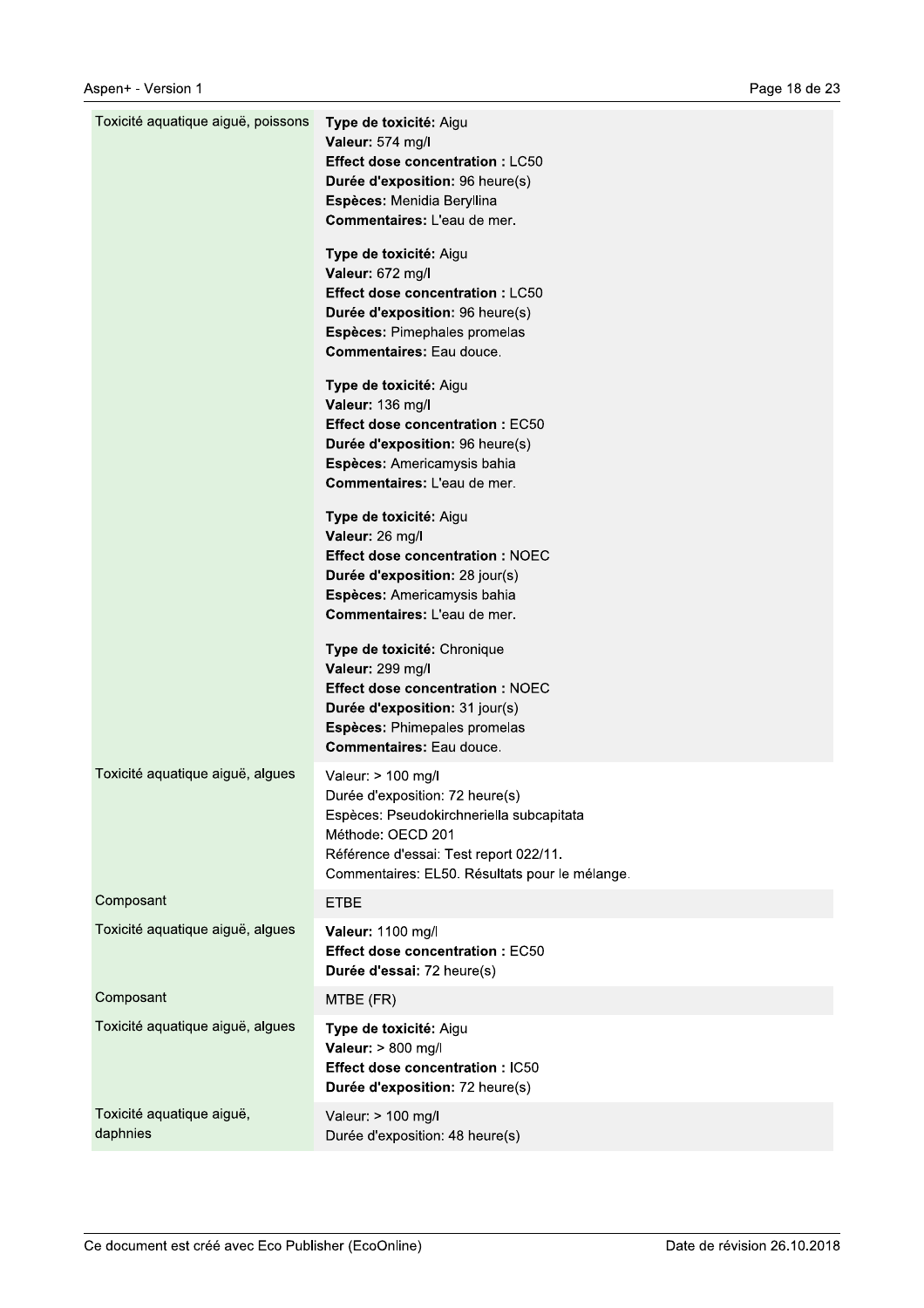|                                       | Espèces: Daphnia Magna<br>Méthode: OECD 202<br>Référence d'essai: Test report 022/11.<br>Commentaires: EL50. Les données pour le mélange.                                                  |
|---------------------------------------|--------------------------------------------------------------------------------------------------------------------------------------------------------------------------------------------|
| Composant                             | <b>ETBE</b>                                                                                                                                                                                |
| Toxicité aquatique aiguë,<br>daphnies | Valeur: 110 mg/l<br><b>Effect dose concentration: EC50</b><br>Durée d'essai: 48 heure(s)                                                                                                   |
|                                       | Valeur: 5.1 mg/l<br><b>Effect dose concentration: NOEC</b><br>Durée d'essai: 21 jour(s)                                                                                                    |
| Composant                             | MTBE (FR)                                                                                                                                                                                  |
| Toxicité aquatique aiguë,<br>daphnies | Type de toxicité: Aigu<br>Valeur: 651 mg/l<br><b>Effect dose concentration: EC50</b><br>Durée d'exposition: 48 heure(s)<br>Espèces: Daphnia magna                                          |
|                                       | Type de toxicité: Aigu<br>Valeur: 472 mg/l<br><b>Effect dose concentration: EC50</b><br>Durée d'exposition: 48 heure(s)<br>Espèces: Daphnia magna<br>Commentaires: Sötvatten.              |
|                                       | Type de toxicité: Aigu<br>Valeur: 51 mg/l<br><b>Effect dose concentration: NOEC</b><br>Durée d'exposition: 21 jour(s)<br>Espèces: Daphnia magna<br>Commentaires: Sötvatten.                |
| Composant                             | <b>ETBE</b>                                                                                                                                                                                |
| Toxicité pour les bactéries           | Valeur: 12.5 mg/l<br><b>Effect dose concentration: NOEC</b><br>Durée d'exposition: 16 heure(s)<br>Espèces: Pseudomonas putida                                                              |
| Composant                             | MTBE (FR)                                                                                                                                                                                  |
| Toxicité pour les bactéries           | Type de toxicité: Aigu<br>Valeur: 719 mg/l<br><b>Effect dose concentration: NOEC</b><br>Durée d'exposition: 18 heure(s)<br>Espèces: Pseudomonas putida<br><b>Commentaires: Havsvatten.</b> |
| Composant                             | MTBE (FR)                                                                                                                                                                                  |
| Toxicité pour les plantes             | Valeur: 491 mg/l<br><b>Effect dose concentration: IC50</b><br>Durée d'exposition: 96 heure(s)<br>Espèces: Pseudokirchneriella subcapitata                                                  |
|                                       |                                                                                                                                                                                            |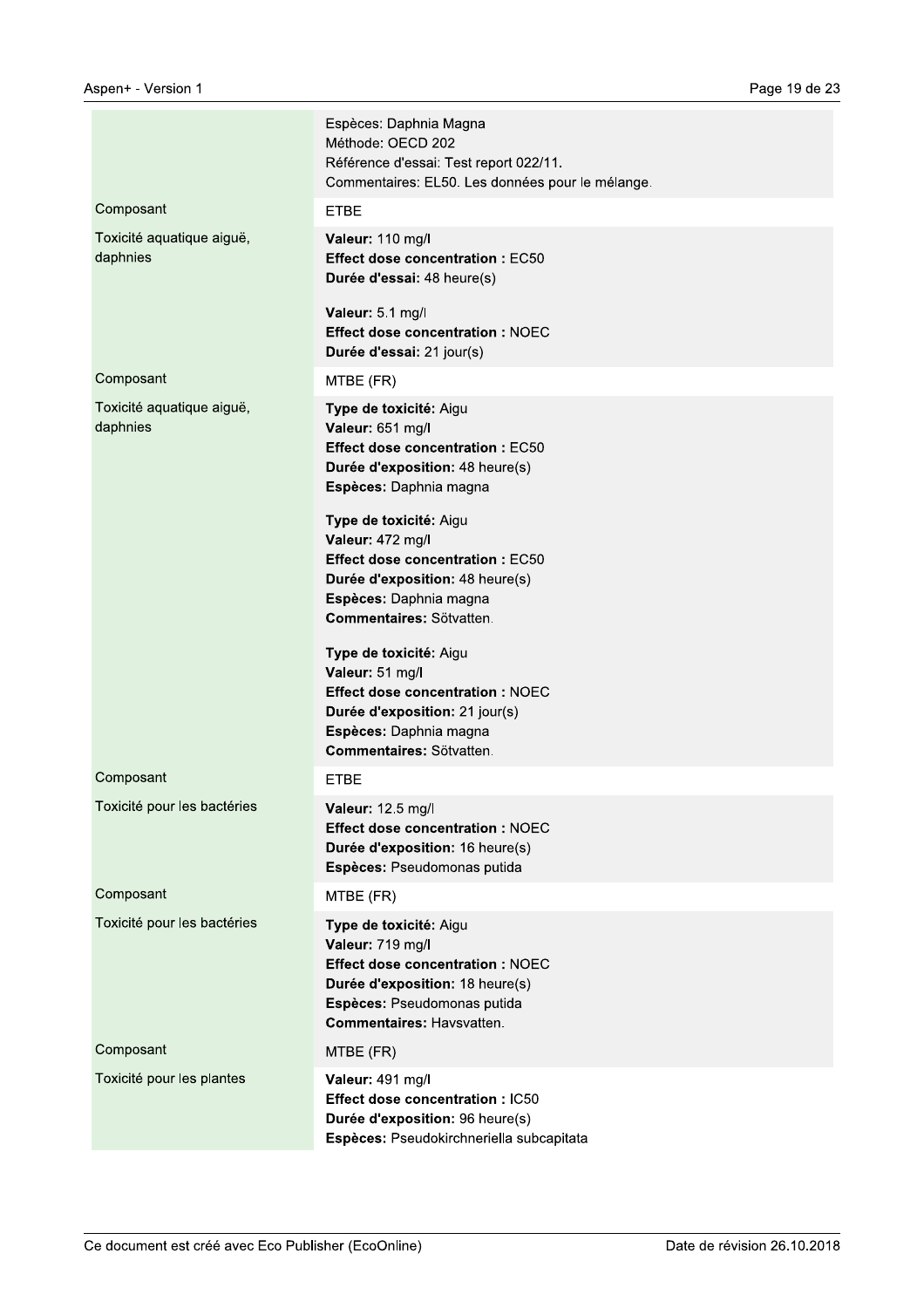| <b>Commentaires: Sötvatten</b> |  |
|--------------------------------|--|
|--------------------------------|--|

Valeur: 103 mg/l Effect dose concentration : NOEC Durée d'exposition: 96 heure(s) Espèces: Pseudokirchneriella subcapitata Commentaires: Sötvatten

#### 12.2. Persistance et dégradabilité

| Consommation chimique<br>d'oxygène (COD)      | Commentaires: Inconnu.                                                                                                                                                                                                                                                   |
|-----------------------------------------------|--------------------------------------------------------------------------------------------------------------------------------------------------------------------------------------------------------------------------------------------------------------------------|
| Consommation biologique<br>d'oxygène (BOD)    | Commentaires: Inconnu.                                                                                                                                                                                                                                                   |
| Persistance et dégradabilité,<br>commentaires | Les substances volatiles sont décomposées au bout de quelques jours dans<br>l'atmosphère. Ce produit est intégralement décomposé par oxydation<br>photochimique. Il n'a pas été démontré que ce produit est dégradable dans des<br>conditions anaérobies (sans oxygène). |

#### 12.3. Potentiel de bioaccumulation

| Potentiel bioaccumulatif          | La bio-accumulation est considérée comme étant sans importance en raison de<br>la faible solubilité du produit dans l'eau. |
|-----------------------------------|----------------------------------------------------------------------------------------------------------------------------|
| Facteur de bioconcentration (BCF) | Valeur: 4.3 - 4.8<br>Méthode: Log Kow<br>Commentaires: Valeur calculée pour le mélange.                                    |

#### 12.4. Mobilité dans le sol

| Mobilité | Le produit contient des composés organiques volatils (COV) qui s'évaporent<br>facilement de toutes les surfaces. Le produit est insoluble dans l'eau et se |
|----------|------------------------------------------------------------------------------------------------------------------------------------------------------------|
|          | dispersera sur la surface de l'eau.                                                                                                                        |

#### 12.5. Résultats des évaluations PBT et vPvB

| Resultats d'analyse des PBT     | Non classifié dans la catégorie PBT/vPvB selon les critères actuels de l'UE. |
|---------------------------------|------------------------------------------------------------------------------|
| (persistant, bio-accumulable et |                                                                              |
| toxique)                        |                                                                              |

#### 12.6. Autres effets néfastes

Autres effets nocifs, commentaires Classe de danger pour l'eau : 2 (WGK).

### SECTION 13: Considérations relatives à l'élimination

#### 13.1. Méthodes de traitement des déchets

| Préciser les méthodes<br>d'élimination appropriées | S'assurer que les récipients sont vides avant rejet (risque d'explosion).                                                   |
|----------------------------------------------------|-----------------------------------------------------------------------------------------------------------------------------|
| Code de déchets CED                                | Code de déchets CED: 130702 essence<br>Classé déchet dangereux: Oui                                                         |
| Conditionnement EWL                                | Code de déchets CED: 150110 emballages contenant des résidus de substances<br>dangereuses ou contaminés par de tels résidus |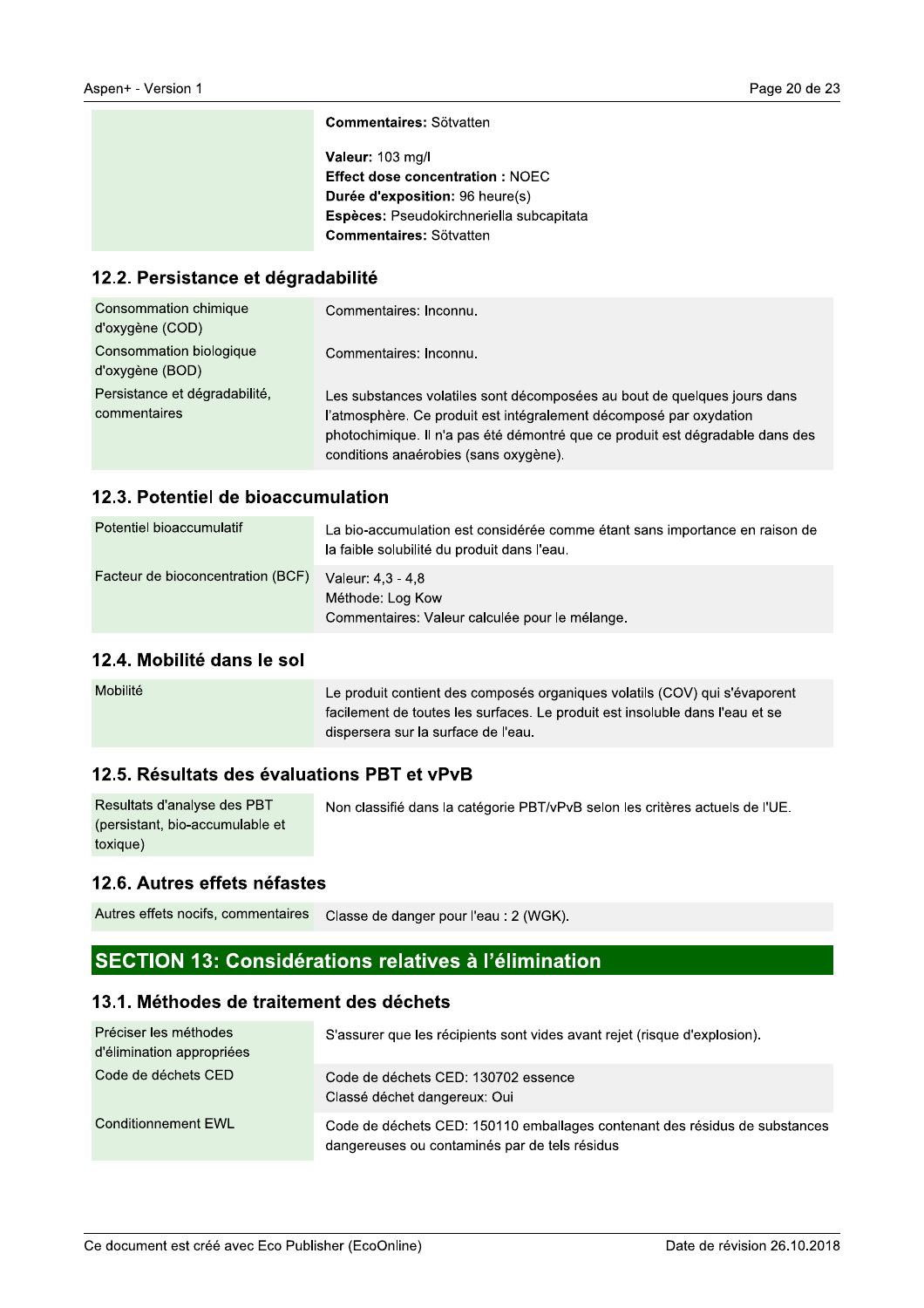|                     | Classé déchet dangereux: Oui                                                                                                                                                            |
|---------------------|-----------------------------------------------------------------------------------------------------------------------------------------------------------------------------------------|
| l'UE Règlements     | 2008/98/EG                                                                                                                                                                              |
| Autres informations | Éliminer dans une décharge autorisée conformément aux réglementations<br>locales d'élimination des déchets. L'emballage doit être vide (aucun<br>dégouttement de l'emballage retourné). |

### **SECTION 14: Informations relatives au transport**

#### 14.1. Numéro ONU

| ADR / RID / ADN    | 1203 |
|--------------------|------|
| <b>IMDG</b>        | 1203 |
| <b>ICAO / IATA</b> | 1203 |

#### 14.2. Nom d'expédition des Nations unies

| ADR / RID / ADN    | <b>ESSENCE</b> |
|--------------------|----------------|
| <b>IMDG</b>        | <b>PETROL</b>  |
| <b>ICAO / IATA</b> | PETROL         |

#### 14.3. Classe(s) de danger pour le transport

| ADR / RID / ADN    | 3 |
|--------------------|---|
| <b>IMDG</b>        | u |
| <b>ICAO / IATA</b> | ર |

#### 14.4. Groupe d'emballage

| ADR / RID / ADN    | . . |
|--------------------|-----|
| <b>IMDG</b>        |     |
| <b>ICAO / IATA</b> |     |

#### 14.5. Dangers pour l'environnement

| <b>IMDG Polluant marin</b> | Non |
|----------------------------|-----|
|----------------------------|-----|

#### 14.6. Précautions particulières à prendre par l'utilisateur

| Précautions particulières à | Voir d'autres informations |
|-----------------------------|----------------------------|
| prendre par l'utilisateur   |                            |

### 14.7. Transport en vrac conformément à l'annexe II de la convention Marpol 73/78 et au recueil IBC

| Transport en vrac (oui/non)           | <b>Non</b> |
|---------------------------------------|------------|
| <b>ADR Autres informations utiles</b> | (D/E)      |
| N° de danger                          | 33         |
| <b>RID Autres informations utiles</b> | (D/E)      |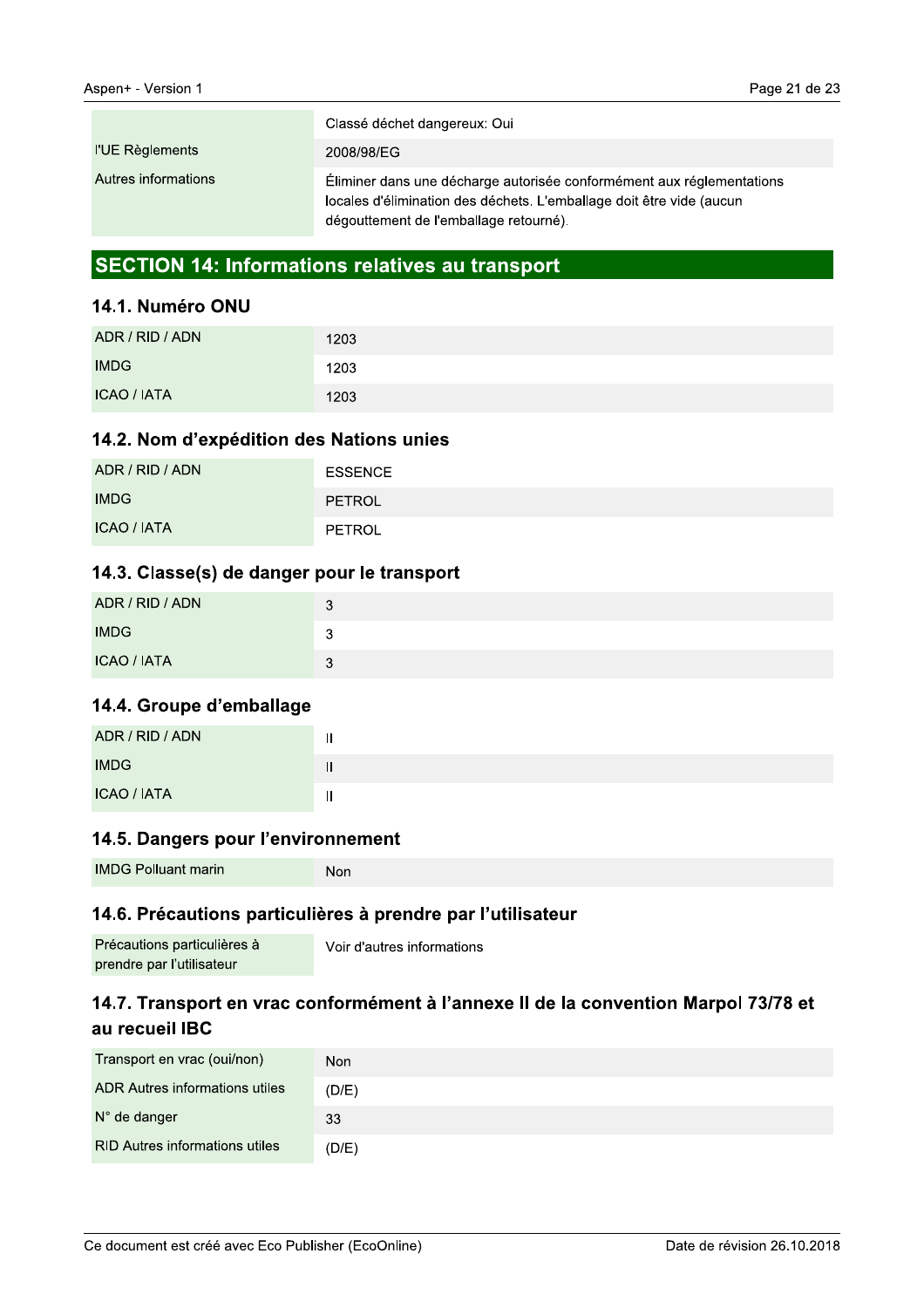# $\overline{I}$   $\overline{I}$   $\overline{I}$   $\overline{I}$   $\overline{C}$   $\overline{C}$   $\overline{I}$   $\overline{C}$   $\overline{I}$   $\overline{I}$   $\overline{C}$   $\overline{I}$   $\overline{C}$   $\overline{I}$   $\overline{C}$   $\overline{I}$   $\overline{C}$   $\overline{I}$   $\overline{C}$   $\overline{C}$   $\overline{I}$   $\overline{C}$   $\overline{C}$   $\overline{C}$   $\overline{$

| <b>IMDG</b> Informations<br>supplémentaires | -18 C, c.c. |
|---------------------------------------------|-------------|
| EmS                                         | $F-E. S-E$  |

#### **SECTION 15: Informations réglementaires**

### 15.1. Regiementations/legislation particulières à la substance ou au mélange en l matière de sécurité, de santé et d'environnement

| <b>IMDG Informations</b><br>-18 C, c.c.<br>supplémentaires<br>EmS<br>$F-E$ , S-E<br><b>SECTION 15: Informations réglementaires</b><br>15.1. Réglementations/législation particulières à la substance ou au mélange en<br>matière de sécurité, de santé et d'environnement |                                                                                                                                                                                                                                                                                                                                                                                                                                                                                                                                                                                                                                                                                                                                                                                                                                                                                                                                                                                                                                                                                                                                                                                                                                                                                                                                                                                                                                                                                                                                                                  |
|---------------------------------------------------------------------------------------------------------------------------------------------------------------------------------------------------------------------------------------------------------------------------|------------------------------------------------------------------------------------------------------------------------------------------------------------------------------------------------------------------------------------------------------------------------------------------------------------------------------------------------------------------------------------------------------------------------------------------------------------------------------------------------------------------------------------------------------------------------------------------------------------------------------------------------------------------------------------------------------------------------------------------------------------------------------------------------------------------------------------------------------------------------------------------------------------------------------------------------------------------------------------------------------------------------------------------------------------------------------------------------------------------------------------------------------------------------------------------------------------------------------------------------------------------------------------------------------------------------------------------------------------------------------------------------------------------------------------------------------------------------------------------------------------------------------------------------------------------|
| Références (législation/<br>réglementation)                                                                                                                                                                                                                               | Règlement (CE) n o 1907/2006 du Parlement européen et du Conseil du 18<br>décembre 2006 concernant l'enregistrement, l'évaluation et l'autorisation des<br>substances chimiques, ainsi que les restrictions applicables à ces substances<br>(REACH), instituant une agence européenne des produits chimiques, modifiant la<br>directive 1999/45/CE et abrogeant le règlement (CEE) n o 793/93 du Conseil et<br>le règlement (CE) n o 1488/94 de la Commission ainsi que la directive 76/769/<br>CEE du Conseil et les directives 91/155/CEE, 93/67/CEE, 93/105/CE et 2000/21/<br>CE de la Commission, avec modifications.<br>Règlement (CE) n o 1272/2008 du Parlement européen et du Conseil du 16<br>décembre 2008 relatif à la classification, à l'étiquetage et à l'emballage des<br>substances et des mélanges, modifiant et abrogeant les directives 67/548/CEE et<br>1999/45/CE et modifiant le règlement (CE) n o 1907/2006, avec modifications.<br>Directive 2008/98 / CE du Parlement européen et du Conseil du 19 novembre<br>2008 relative aux déchets et abrogeant certaines directives.<br>Directive 2004/37 / CE - Cancérogènes ou mutagènes au travail du 29 avril 2004<br>concernant la protection des travailleurs contre les risques liés à l'exposition à<br>des agents cancérigènes ou mutagènes au travail (sixième directive particulière<br>au sens de l'article 16, paragraphe 1, de la directive 89/391 / CEE) modifiée en<br>dernier lieu par la directive (UE) 2017/2398 du Parlement européen et du Conseil<br>du 12 décembre 2017. |

# 15.2. Evaluation de la securite chimique

Les informations pertinentes des scénarios d'exposition des composants ont été incorporées dans les sections 4 à 13 de cette FDS. Commentaires concernant les scénarios d'exposition

# SECTION 16: Autres Informations

| Notes du fournisseur                                                                | Les informations contenues dans cette fiche de sécurité sont basées sur l'état<br>actuel de nos connaissances sur le produit concerné, à la date d'établissement<br>de la fiche. Elles présupposent une manipulation adéquate de ce produit dans les<br>conditions normales et conformément à l'usage spécifié sur l'emballage ou dans<br>d'autres documentations techniques appropriées. Toute autre utilisation du<br>produit, y compris en combinaison avec un autre produit ou un autre procédé,<br>s'effectue sous la seule responsabilité de l'utilisateur. |
|-------------------------------------------------------------------------------------|-------------------------------------------------------------------------------------------------------------------------------------------------------------------------------------------------------------------------------------------------------------------------------------------------------------------------------------------------------------------------------------------------------------------------------------------------------------------------------------------------------------------------------------------------------------------|
| Liste des mentions H (de danger)<br>pertinentes (visées aux sections 2<br>$et 3$ ). | H224 Liquide et vapeurs extrêmement inflammables.<br>H225 Liquide et vapeurs très inflammables.<br>H304 Peut être mortel en cas d'ingestion et de pénétration dans les voies<br>respiratoires.<br>H315 Provoque une irritation cutanée.<br>H319 Provoque une sévère irritation des yeux.                                                                                                                                                                                                                                                                          |